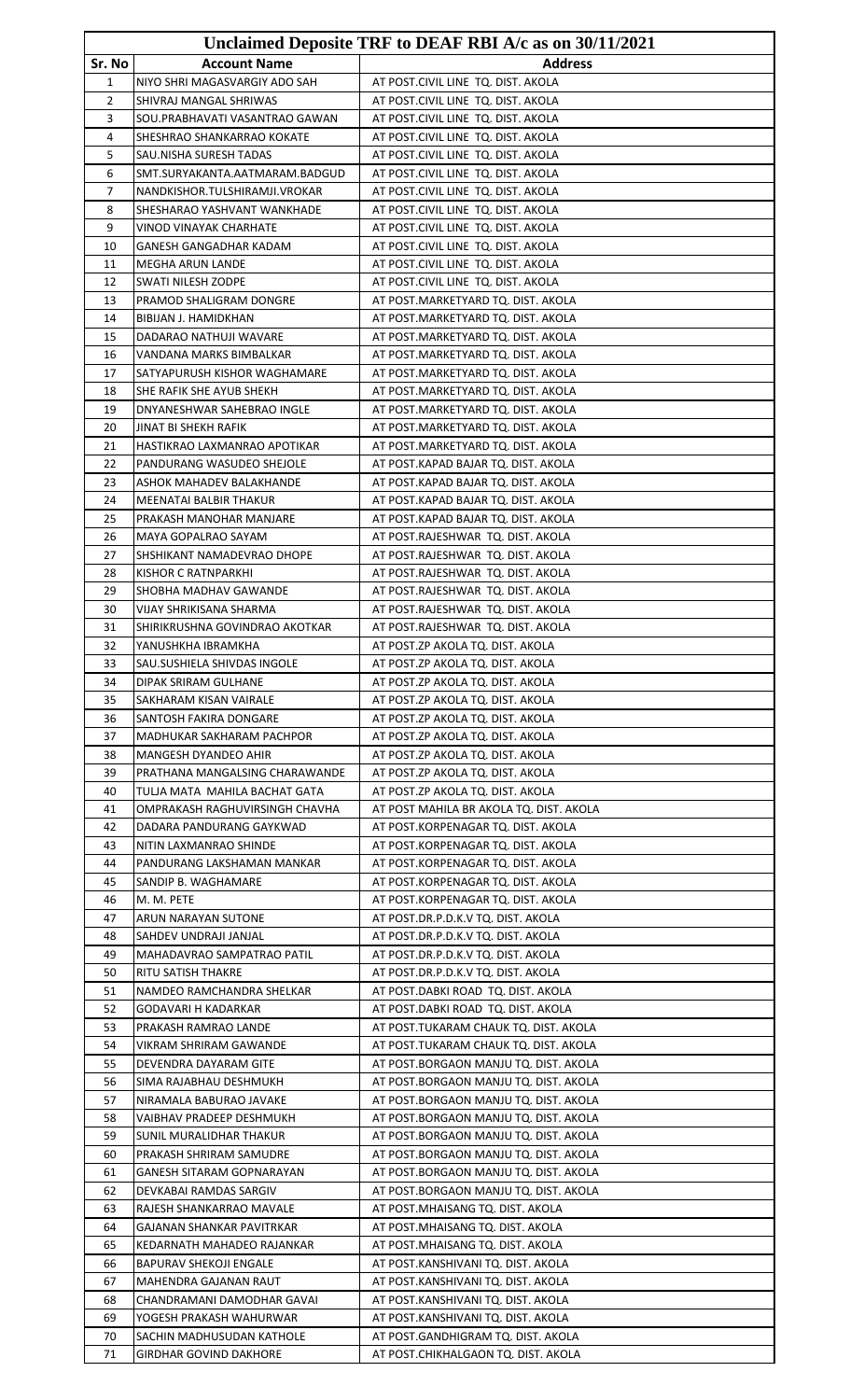| 72  | PRABHAKAR HARIBHAU CHANDURKAR       | AT POST.DAHIHANDA TQ. DIST. AKOLA              |
|-----|-------------------------------------|------------------------------------------------|
| 73  | AMOL SHAHADEV DANDI                 | AT POST.DAHIHANDA TQ. DIST. AKOLA              |
| 74  | HASINABI SK MUSTFA                  | AT POST.DAHIHANDA TQ. DIST. AKOLA              |
| 75  | RAMDHAN PANDURANG MUNDALE           | AT POST.DAHIHANDA TQ. DIST. AKOLA              |
|     |                                     |                                                |
| 76  | PARVTABAI TULSIRAM GAWAI            | AT POST.DAHIHANDA TQ. DIST. AKOLA              |
| 77  | RENUKATAI DOULAT SIRSAT             | AT POST.DAHIHANDA TQ. DIST. AKOLA              |
| 78  | YUVRAJ J NAYAR                      | AT POST.PATUR NANDAPUR TQ. DIST. AKOLA         |
| 79  | SHIVA SANJAY PUNDE                  | AT POST.PATUR NANDAPUR TQ. DIST. AKOLA         |
| 80  | SUBHASH BABURAO DESHMUKH            | AT POST.PATUR NANDAPUR TQ. DIST. AKOLA         |
| 81  | SUDHAKAR DAULAT WAGH                | AT POST.KURANKHED TQ. DIST. AKOLA              |
| 82  | KISAN BHIKAJI NAIK                  | AT POST.KURANKHED TQ. DIST. AKOLA              |
| 83  | DEVPRASAD N BHATTACHARYA            | AT POST.KURANKHED TQ. DIST. AKOLA              |
| 84  | SHAMIMBI RAFIKKHA                   | AT POST.KURANKHED TQ. DIST. AKOLA              |
| 85  | RAMKRUSHNA BONDRAJI KHANDARE        | AT POST.GOREGAON TQ. DIST. AKOLA               |
| 86  | PUSHPA AJAB MESHARAM                | AT POST.GOREGAON TQ. DIST. AKOLA               |
|     |                                     |                                                |
| 87  | GOUTAM KISAN TAYADE                 | AT POST.GOREGAON TQ. DIST. AKOLA               |
| 88  | SNT GAJANAN SHE SHG GOREGAON        | AT POST.UMARI TQ. DIST. AKOLA                  |
| 89  | SAKHUBAI SHRIKRUSHNA SHEGOKAR       | AT POST.UMARI TQ. DIST. AKOLA                  |
| 90  | NILESH N. WAGHMARE                  | AT POST.UMARI TQ. DIST. AKOLA                  |
| 91  | SHANTABAI R. MUNDHE                 | AT POST.UMARI TQ. DIST. AKOLA                  |
| 92  | SHWETA RAMDAS SAKKALKAR             | AT POST.UMARI TQ. DIST. AKOLA                  |
| 93  | BALIRAM GANGARAM WAROKAR            | AT POST.UMARI TQ. DIST. AKOLA                  |
| 94  | SARANGDHAR PUNDLIK BHORE            | AT POST.UMARI TQ. DIST. AKOLA                  |
| 95  | ANUSAYA NARAYAN MIRGE               | AT POST.KHADKI TQ. DIST. AKOLA                 |
| 96  | <b>VENUTAI R. MANGE</b>             | AT POST.KHADKI TQ. DIST. AKOLA                 |
| 97  | SAVITA SURESHRAO BACHE              | AT POST.KHADKI TQ. DIST. AKOLA                 |
| 98  | RESHMA GAJANAN HIWRALE              | AT POST.KHADKI TQ. DIST. AKOLA                 |
| 99  | KIRAN ARUN WANKHADE                 | AT POST.KHADKI TQ. DIST. AKOLA                 |
| 100 | GAJANAN PRY .TEACHER HSG . SOC      | AT POST.RANPISE NAGAR TQ. DIST. AKOLA          |
| 101 | SURESH KUMAR MULCHAND BAGRECHA      | AT POST.RANPISE NAGAR TQ. DIST. AKOLA          |
| 102 | PRALHADRAO S DESHMUKH               | AT POST.RANPISE NAGAR TQ. DIST. AKOLA          |
| 103 | <b>BABYTAI MADHUKAR PETE</b>        | AT POST.RANPISE NAGAR TQ. DIST. AKOLA          |
|     |                                     |                                                |
| 104 | MEGHA VIJAYRAO DESHMUKH             | AT POST.RANPISE NAGAR TQ. DIST. AKOLA          |
| 105 | PRASHANT RAMRAO PALASPAGAR.         | AT POST.RANPISE NAGAR TQ. DIST. AKOLA          |
| 106 | DEVANAND ANAND MORE                 | AT POST.RANPISE NAGAR TQ. DIST. AKOLA          |
| 107 | APARNA PRAVIN MAHALLE               | AT POST.RANPISE NAGAR TQ. DIST. AKOLA          |
| 108 | SUWARNA SACHIN MAHALLE              | AT POST.RANPISE NAGAR TQ. DIST. AKOLA          |
| 109 | SANDIP HARIBHAU BUTE                | AT POST.AGAR TQ. DIST. AKOLA                   |
| 110 | <b>BALKRUSHAN SRIRAM GOPNARAYAN</b> | AT POST.AGAR TQ. DIST. AKOLA                   |
| 111 | VASANTRAO BHAURAO MOHOD             | AT POST.RATANLAL PLOT TQ. DIST. AKOLA          |
| 112 | <b>ASHOK TULSIRAM BONDRE</b>        | AT POST.RATANLAL PLOT TQ. DIST. AKOLA          |
| 113 | SHANKAR SHALIKRAM WAGH              | AT POST.RATANLAL PLOT TQ. DIST. AKOLA          |
| 114 | RAGHUNATH SHRAWAN GHUTKE            | AT POST. RATANLAL PLOT TO. DIST. AKOLA         |
| 115 | MUKUND KUNDALGIR GIRI               | AT POST.RATANLAL PLOT TQ. DIST. AKOLA          |
| 116 | PRAVIN MADHUKARRAO BOCHARE          | AT POST.RATANLAL PLOT TQ. DIST. AKOLA          |
| 117 | KAPIL DEVIDAS KAMBLE                | AT POST.RATANLAL PLOT TQ. DIST. AKOLA          |
| 118 | <b>GOVIND PUDLIK GHATOL</b>         | AT POST.RATANLAL PLOT TQ. DIST. AKOLA          |
| 119 | SURESH RAJANNA JAIPILLE             | AT POST.RATANLAL PLOT TQ. DIST. AKOLA          |
| 120 | ARUNA GANESH NAKWAL                 | AT POST.RATANLAL PLOT TQ. DIST. AKOLA          |
| 121 | MUKHYA PRAVARTAK NIYOJIT SHAKT      | AT POST.BARSHITAKLI TQ.BARSHITAKLI DIST. AKOLA |
| 122 | KAMALA BAI SHAMRAAV JADHAV          | AT POST.BARSHITAKLI TQ.BARSHITAKLI DIST. AKOLA |
| 123 | MADHUKAR J KATHEKAR                 | AT POST.BARSHITAKLI TQ.BARSHITAKLI DIST. AKOLA |
| 124 | BALDEO MAHADEO DHORE                | AT POST.BARSHITAKLI TQ.BARSHITAKLI DIST. AKOLA |
| 125 | MADHUKAR HARIBAU TALE               | AT POST.BARSHITAKLI TQ.BARSHITAKLI DIST. AKOLA |
| 126 | SUSHILA HEMANTRAO PARGURT           | AT POST.BARSHITAKLI TQ.BARSHITAKLI DIST. AKOLA |
| 127 | SUBHASH HARIBHAU KAKAD              | AT POST.BARSHITAKLI TQ.BARSHITAKLI DIST. AKOLA |
| 128 | SU. SUNITABAI NAGORAO PAWER         | AT POST.BARSHITAKLI TQ.BARSHITAKLI DIST. AKOLA |
| 129 | <b>BALU MOHAN RATHOD</b>            | AT POST.BARSHITAKLI TQ.BARSHITAKLI DIST. AKOLA |
| 130 | GITA RAJARAM KAVRE                  | AT POST.BARSHITAKLI TQ.BARSHITAKLI DIST. AKOLA |
| 131 | MAHEDEV BALIRAM MOTE                | AT POST.BARSHITAKLI TQ.BARSHITAKLI DIST. AKOLA |
| 132 | BISAMILLA MHEBUB SHA                |                                                |
|     |                                     | AT POST.BARSHITAKLI TQ.BARSHITAKLI DIST. AKOLA |
| 133 | DINKAR SHITARAO KAKAD               | AT POST.BARSHITAKLI TQ.BARSHITAKLI DIST. AKOLA |
| 134 | PRAMOD RUSTAM KOGADE                | AT POST.BARSHITAKLI TQ.BARSHITAKLI DIST. AKOLA |
| 135 | <b>MO.IMRAN MO MUSTAQE</b>          | AT POST.BARSHITAKLI TQ.BARSHITAKLI DIST. AKOLA |
| 136 | <b>VISHNU TUKARAM PANDALE</b>       | AT POST.BARSHITAKLI TQ.BARSHITAKLI DIST. AKOLA |
| 137 | KENDRA SHAAL SHIK. SALLA.SAMI.      | AT POST.BARSHITAKLI TQ.BARSHITAKLI DIST. AKOLA |
| 138 | SHRIKRUSHNA S GHUMASE               | AT POST.PINJAR TQ.BARSHITAKLI DIST. AKOLA      |
| 139 | LAKSHAMAN RAMCHAND BHARASKAR        | AT POST.PINJAR TQ.BARSHITAKLI DIST. AKOLA      |
| 140 | SANJAY JAWAHARLAL JAISWAL           | AT POST.PINJAR TQ.BARSHITAKLI DIST. AKOLA      |
| 141 | GAJANAN H NAGE                      | AT POST.PINJAR TQ.BARSHITAKLI DIST. AKOLA      |
| 142 | HEERUBAI JANGLUJI BILLEWAR          | AT POST.PINJAR TQ.BARSHITAKLI DIST. AKOLA      |
| 143 | SHUDHODHAN M PRADHAN                | AT POST.PINJAR TQ.BARSHITAKLI DIST. AKOLA      |
| 144 | RAMJI P CHAVAN                      | AT POST.PINJAR TQ.BARSHITAKLI DIST. AKOLA      |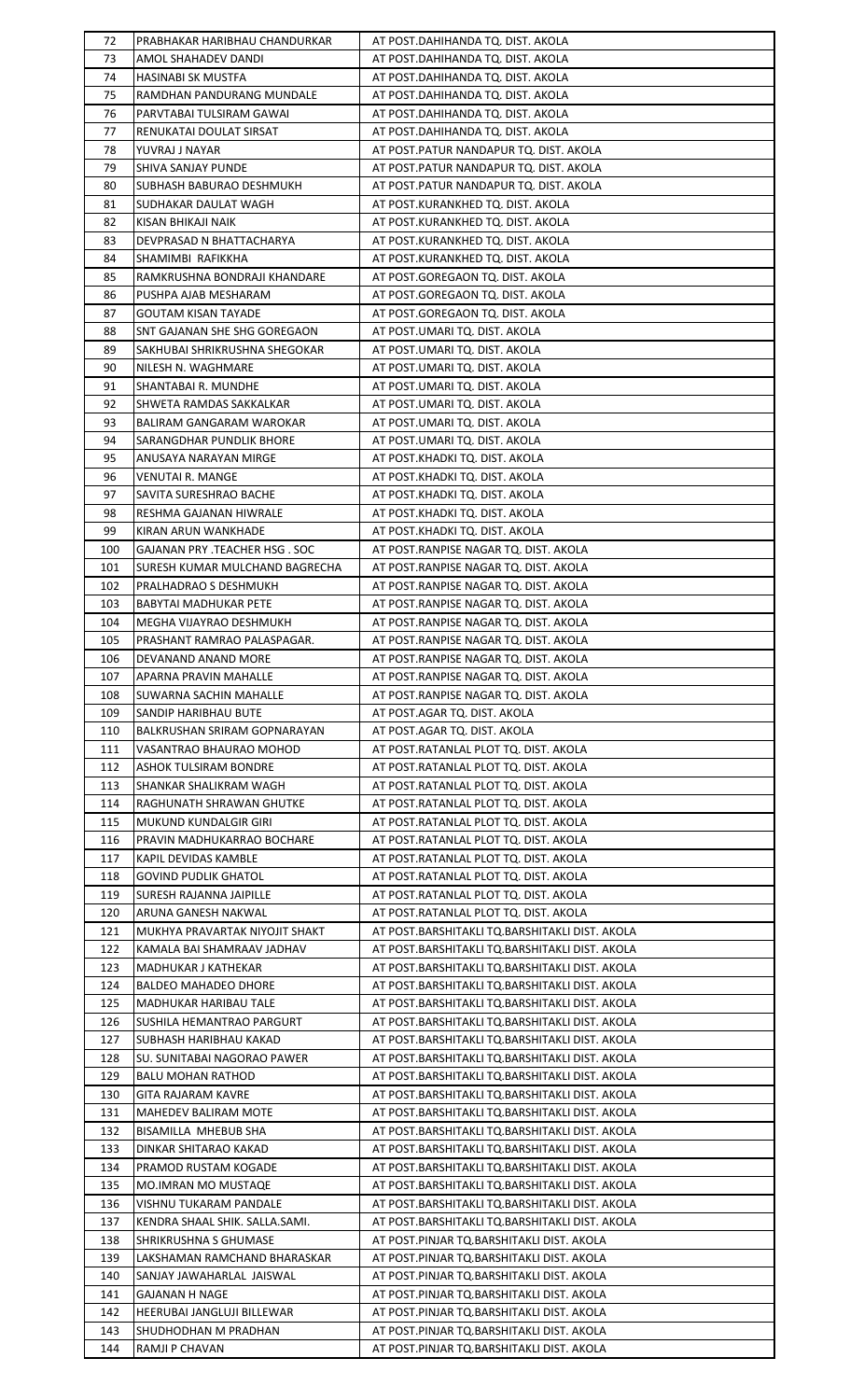| 145 | PURNABAI DHONDUJI RATHOD       | AT POST.PINJAR TQ.BARSHITAKLI DIST. AKOLA          |
|-----|--------------------------------|----------------------------------------------------|
| 146 | TEENA URFA GAYATREE OMPRAKASH  | AT POST.PINJAR TQ.BARSHITAKLI DIST. AKOLA          |
| 147 | MAHADEV TULSHIRAM AMBDORE      | AT POST.PINJAR TQ.BARSHITAKLI DIST. AKOLA          |
| 148 | NAYANA MANIK PATOD             | AT POST.MAHAN TQ.BARSHITAKLI DIST. AKOLA           |
|     |                                |                                                    |
| 149 | JANU SAVALA CHAVAN             | AT POST.MAHAN TQ.BARSHITAKLI DIST. AKOLA           |
| 150 | RAJESH PANDURANG BANOLE        | AT POST.MAHAN TQ.BARSHITAKLI DIST. AKOLA           |
| 151 | SHAMRAO DEVLAL RATHOD          | AT POST.MAHAN TQ.BARSHITAKLI DIST. AKOLA           |
| 152 | RAJIV RAMAKRUSHNA DANGE        | AT POST.MAHAN TQ.BARSHITAKLI DIST. AKOLA           |
| 153 | NARAYAN SHANKAR KHANDARE       | AT POST.MAHAN TQ.BARSHITAKLI DIST. AKOLA           |
| 154 | SAMTA MAHILA BA GAT            | AT POST.MAHAN TQ.BARSHITAKLI DIST. AKOLA           |
| 155 | SANJAY JANRAO MANKAR           | AT POST.KANHERI SARAP TQ.BARSHITAKLI DIST. AKOLA   |
| 156 | PANDURANG D WANKHADE           | AT POST.KANHERI SARAP TQ.BARSHITAKLI DIST. AKOLA   |
| 157 | RAMA DIPALA PAWAR              | AT POST.DHABA TQ.BARSHITAKLI DIST. AKOLA           |
| 158 | PARVATABAI NAMDEV GAWAI        | AT POST.DHABA TQ.BARSHITAKLI DIST. AKOLA           |
| 159 | SAVAI HARISING RATHOD          | AT POST.DHABA TQ.BARSHITAKLI DIST. AKOLA           |
|     |                                |                                                    |
| 160 | PRABHABAI SAWAI RATHOD         | AT POST.DHABA TQ.BARSHITAKLI DIST. AKOLA           |
| 161 | KAVITA SURESH GANGAWANE        | AT POST.AKOT MAIN TQ.AKOT DIST. AKOLA              |
| 162 | SAHEBRAO MAHADEO JUNGARE       | AT POST.AKOT MAIN TQ.AKOT DIST. AKOLA              |
| 163 | HARIHAR VITHAL LOKHANDE        | AT POST.AKOT MAIN TQ.AKOT DIST. AKOLA              |
| 164 | VASTALABAI BHAGANWANT NARE     | AT POST.AKOT MAIN TQ.AKOT DIST. AKOLA              |
| 165 | MO.JAKIR SHE.JAMEER            | AT POST.AKOT MAIN TQ.AKOT DIST. AKOLA              |
| 166 | MAHADEO CHANDRABHAN KATORE     | AT POST.AKOT MAIN TQ.AKOT DIST. AKOLA              |
| 167 | BAPURAO GANPAT AADHAU          | AT POST.AKOT MAIN TQ.AKOT DIST. AKOLA              |
| 168 | KAMALABAI RAMLAL ADHAU         | AT POST.AKOT MAIN TQ.AKOT DIST. AKOLA              |
| 169 | <b>GALEDHAR TRANBAK ROKADE</b> | AT POST.AKOT MAIN TQ.AKOT DIST. AKOLA              |
| 170 | SHALIKRAM KHANU KASDEKAR       | AT POST.AKOT MAIN TQ.AKOT DIST. AKOLA              |
| 171 | JAYDEVO SAMPAT RAUT            | AT POST.AKOT MAIN TQ.AKOT DIST. AKOLA              |
| 172 | SHE ISRAIL SHE IBRAHIM         | AT POST.AKOT MAIN TQ.AKOT DIST. AKOLA              |
| 173 | SAVIN SARANGDHAR WASU          | AT POST.AKOT MAIN TQ.AKOT DIST. AKOLA              |
| 174 | SUNITA RAJKUMAR CHANDAK        | AT POST.AKOT MAIN TQ.AKOT DIST. AKOLA              |
| 175 | RAMKRUSHNA RARIRAM TEKAM       | AT POST.AKOT MAIN TQ.AKOT DIST. AKOLA              |
| 176 | ANIL HARIBHAU BHASKAR          | AT POST.AKOT MAIN TQ.AKOT DIST. AKOLA              |
| 177 | DNYNESHWAR CHOTU BHARSAKALE    | AT POST.AKOT MAIN TQ.AKOT DIST. AKOLA              |
| 178 | KIRAN DADARAO KASHDE           | AT POST.AKOT MAIN TQ.AKOT DIST. AKOLA              |
| 179 | AMBADAS MOTIRAM KALASKAR       | AT POST.AKOT MAIN TQ.AKOT DIST. AKOLA              |
| 180 | DENESH HARIBHAU BELSARE        | AT POST.AKOT MAIN TQ.AKOT DIST. AKOLA              |
| 181 | <b>BALU BHAKU BELSARE</b>      | AT POST.AKOT MAIN TQ.AKOT DIST. AKOLA              |
| 182 | LAXMIBAI SHASHRAO FUTWAI       | AT POST.AKOT MAIN TQ.AKOT DIST. AKOLA              |
| 183 | MURSODDIN EKRAMODDIN           | AT POST.AKOT MAIN TQ.AKOT DIST. AKOLA              |
| 184 | NIRMALA BHAGWAN WAYSE          |                                                    |
|     |                                | AT POST.AKOT MAIN TQ.AKOT DIST. AKOLA              |
| 185 | ANNAPURNA BAPURAO SURGAYE      | AT POST.AKOT MAIN TQ.AKOT DIST. AKOLA              |
| 186 | AFAZALKHA BASHIRKHA            | AT POST.AKOT MAIN TQ.AKOT DIST. AKOLA              |
| 187 | TAHERALI MUKADDARALI           | AT POST. AKOT MAIN TO. AKOT DIST. AKOLA            |
| 188 | A.NASIM A.AMAN                 | AT POST.AKOT MAIN TQ.AKOT DIST. AKOLA              |
| 189 | A.GANI A.RAHEMAN               | AT POST.AKOT MAIN TQ.AKOT DIST. AKOLA              |
| 190 | SHUBHANGI BABURAO GAWANDE      | AT POST.AKOT MAIN TQ.AKOT DIST. AKOLA              |
| 191 | WIMALBAI WASUDEV PACHKAWADE    | AT POST.AKOT MAIN TQ.AKOT DIST. AKOLA              |
| 192 | BABARAW JAGDEW GAWAI           | AT POST.AKOT MAIN TQ.AKOT DIST. AKOLA              |
| 193 | SANTOSH RAMDAS BHORKHADE       | AT POST.AKOT MAIN TQ.AKOT DIST. AKOLA              |
| 194 | PARVATABAI BAPURAO SURGAYE     | AT POST.AKOT MAIN TQ.AKOT DIST. AKOLA              |
| 195 | RITESH MADHAVRAO BHARAMBE      | AT POST.AKOT MAIN TQ.AKOT DIST. AKOLA              |
| 196 | FIRDOS M S S B G AKOT          | AT POST.AKOT MAIN TQ.AKOT DIST. AKOLA              |
| 197 | <b>BABARAM GR SA SASWTH</b>    | AT POST.AKOT CITY TQ.AKOT DIST. AKOLA              |
| 198 | GAYABAI BABANRAO MALVE         | AT POST.AKOT CITY TQ.AKOT DIST. AKOLA              |
| 199 | KAMLABAI PURUSHOTTAM BHUTADA   | AT POST.AKOT CITY TQ.AKOT DIST. AKOLA              |
| 200 | SUDHAKAR MAHADEV NAGAPURE      | AT POST.AKOT CITY TQ.AKOT DIST. AKOLA              |
| 201 | RAJENDRA BABULAL RATHOR        | AT POST.AKOT CITY TQ.AKOT DIST. AKOLA              |
| 202 | A ARIF ABDUL RAUF              | AT POST.AKOT CITY TO.AKOT DIST. AKOLA              |
| 203 | ANUSAYA M DABHADE              | AT POST.AKOT CITY TO.AKOT DIST. AKOLA              |
| 204 | CHANDRASHEKHAR S KULKARNI      | AT POST.AKOT CITY TQ.AKOT DIST. AKOLA              |
| 205 | BHURABI JAKIR ALI              | AT POST.AKOT CITY TQ.AKOT DIST. AKOLA              |
| 206 | DSW/NSW/SGW                    | AT POST.AKOT NARSHING MANDIR TQ.AKOT DIST. AKOLA   |
| 207 | YOGITA SHANKARRAO AWARE        | AT POST. AKOT NARSHING MANDIR TO. AKOT DIST. AKOLA |
| 208 | SHANTA VITTHAL ADHAU           | AT POST. AKOT NARSHING MANDIR TO. AKOT DIST. AKOLA |
| 209 | JYOTI DEVANAND BUDHVANT        | AT POST.AKOT NARSHING MANDIR TQ.AKOT DIST. AKOLA   |
| 210 | SHIVKUMAR DAMODHAR SAPKAL      | AT POST.SAVARA TO.AKOT DIST. AKOLA                 |
|     |                                |                                                    |
| 211 | MINA BHAGWAN KHANDARE          | AT POST.SAVARA TQ.AKOT DIST. AKOLA                 |
| 212 | GAJANAN SAHEBRAO PUNKAR        | AT POST.SAVARA TQ.AKOT DIST. AKOLA                 |
| 213 | <b>GOKUL DILIPRAO WANKHADE</b> | AT POST.SAVARA TQ.AKOT DIST. AKOLA                 |
| 214 | RAVINDRA DEVIDAS TAYADE        | AT POST.SAVARA TQ.AKOT DIST. AKOLA                 |
| 215 | MANGLA PUNDLIK TALOKAR         | AT POST.SAVARA TO.AKOT DIST. AKOLA                 |
| 216 | VASUDEV AVDHUT MOHOD           | AT POST. CHOHOTTA BAZARTQ.AKOT DIST. AKOLA         |
| 217 | KISAN NAGORAO TADE             | AT POST. CHOHOTTA BAZARTO. AKOT DIST. AKOLA        |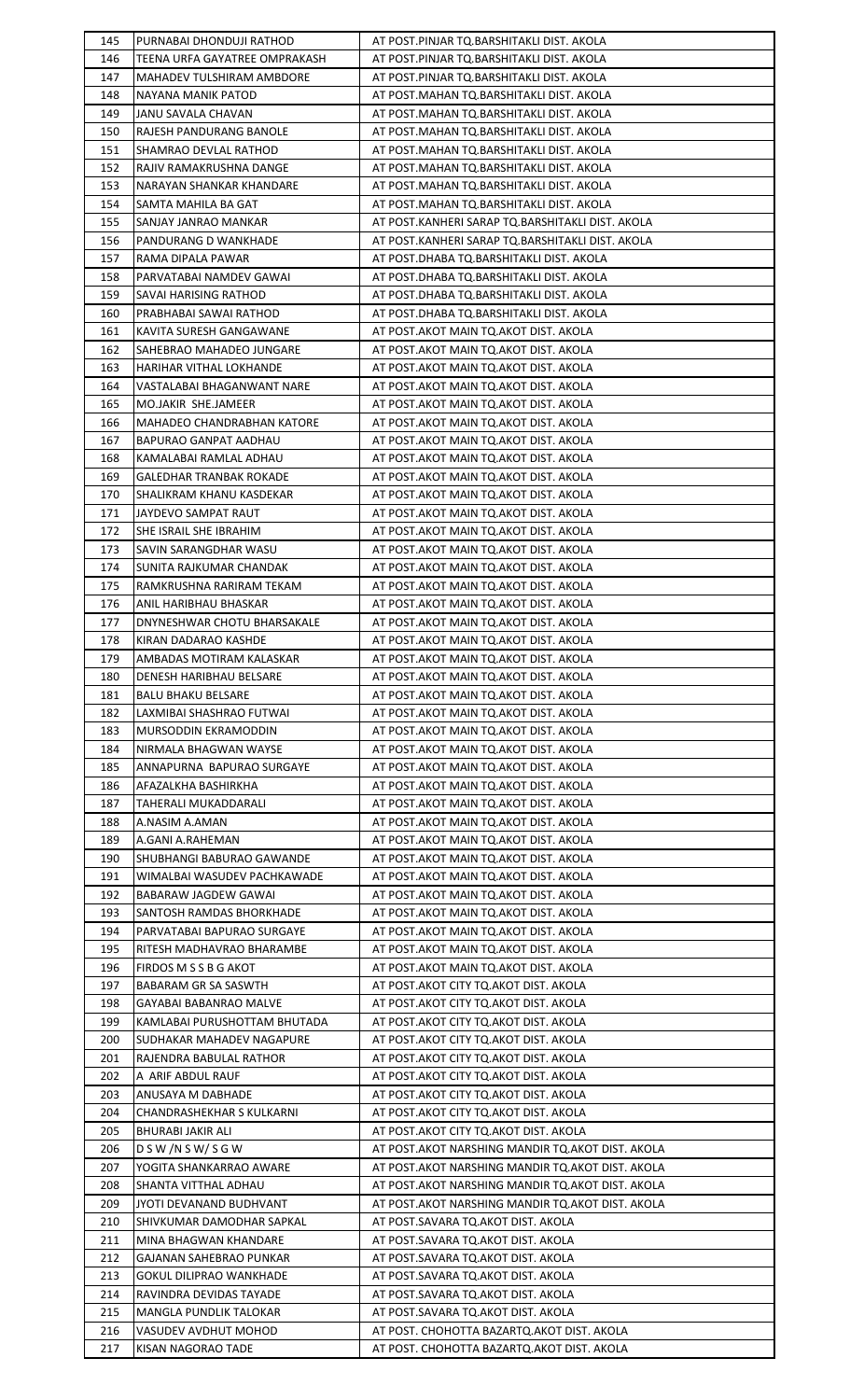| 218 | PANDHARI NAGOJI KHANDERAY           | AT POST. CHOHOTTA BAZARTQ.AKOT DIST. AKOLA      |
|-----|-------------------------------------|-------------------------------------------------|
| 219 | PANJABRAO DEVRAO GAWANDE            | AT POST. CHOHOTTA BAZARTQ.AKOT DIST. AKOLA      |
| 220 | PRALHAD KISAN HARANE                | AT POST. CHOHOTTA BAZARTQ.AKOT DIST. AKOLA      |
| 221 | SURESH GANPAT MALTHANE              | AT POST. CHOHOTTA BAZARTQ.AKOT DIST. AKOLA      |
|     |                                     |                                                 |
| 222 | A R DEULKAR                         | AT POST. CHOHOTTA BAZARTQ.AKOT DIST. AKOLA      |
| 223 | PURUSHOTTAM BHASKAR KALE            | AT POST. CHOHOTTA BAZARTQ.AKOT DIST. AKOLA      |
| 224 | ASHA ARUN KOKATE                    | AT POST. CHOHOTTA BAZARTQ.AKOT DIST. AKOLA      |
| 225 | KASABAI S ARBAT                     | AT POST. CHOHOTTA BAZARTQ.AKOT DIST. AKOLA      |
| 226 | TULSHIRAM B BAGHADE                 | AT POST. CHOHOTTA BAZARTQ.AKOT DIST. AKOLA      |
| 227 | SUNITA VINAYAK CHECHARE             | AT POST. CHOHOTTA BAZARTQ.AKOT DIST. AKOLA      |
| 228 | MATOSHRI SW.SAH.B.G. NANKHE.        | AT POST. CHOHOTTA BAZARTQ.AKOT DIST. AKOLA      |
| 229 | MADHURI MAHENDRA SARKATE            | AT POST. WARUL JAULKA TQ.AKOT DIST. AKOLA       |
| 230 | VISHWAS MUGUTRAO KADU               | AT POST. WARUL JAULKA TQ.AKOT DIST. AKOLA       |
| 231 | NASHIMABI JARIFKHA                  | AT POST. WARUL JAULKA TQ.AKOT DIST. AKOLA       |
| 232 | <b>GANESH VITHAL SAVARKAR</b>       | AT POST. AKOLKHED TQ.AKOT DIST. AKOLA           |
|     | RAMRAO DAULAT WANKHADE              |                                                 |
| 233 |                                     | AT POST. AKOLKHED TQ.AKOT DIST. AKOLA           |
| 234 | SHANTABAI VASUDEV SAWARAKAR         | AT POST. AKOLKHED TQ.AKOT DIST. AKOLA           |
| 235 | PUSHPA SURESH MANDALAKAR            | AT POST. AKOLKHED TQ.AKOT DIST. AKOLA           |
| 236 | SHRIKRUSHNA JAGDEV NICHAL           | AT POST. AKOLKHED TQ.AKOT DIST. AKOLA           |
| 237 | CHANDRKALA RAMKRUSHN BONDARE        | AT POST. KUTASA TQ.AKOT DIST. AKOLA             |
| 238 | <b>VAMAN SUKHADEV WANKHADE</b>      | AT POST. KUTASA TQ.AKOT DIST. AKOLA             |
| 239 | <b>MADHAV MOTIRAM CHAVRE</b>        | AT POST. KUTASA TQ.AKOT DIST. AKOLA             |
| 240 | PADMAKAR BABARAO SAVARKAR           | AT POST.MUNDGAON TQ.AKOT DIST. AKOLA            |
| 241 | JAYA DINKAR BELE                    | AT POST.MUNDGAON TQ.AKOT DIST. AKOLA            |
| 242 | S V DHARME                          | AT POST.MUNDGAON TQ.AKOT DIST. AKOLA            |
| 243 | MO NAVED AB SAMAD                   | AT POST.MUNDGAON TQ.AKOT DIST. AKOLA            |
| 244 | CHANDRASENABAI SHALIGRAM KALE       | AT POST.TELHARA MAIN TQ.TELHARA DIST. AKOLA     |
| 245 | RUPESH TRAMBAKAPPA GAMBHIRE         | AT POST.TELHARA MAIN TQ.TELHARA DIST. AKOLA     |
| 246 | SHAKIL PARVIN JULFERDAR KANH        | AT POST.TELHARA MAIN TQ.TELHARA DIST. AKOLA     |
| 247 | YASHVANTA PANDURANG RAUT            | AT POST.TELHARA MAIN TQ.TELHARA DIST. AKOLA     |
| 248 | KAMAL RAMDAS GAYGOL                 | AT POST.TELHARA MAIN TQ.TELHARA DIST. AKOLA     |
| 249 | RADHABAI MEGARAJ RATHI              | AT POST.TELHARA MAIN TO.TELHARA DIST. AKOLA     |
| 250 | MINAKSHI GAJANAN SHELKE             | AT POST.TELHARA MAIN TQ.TELHARA DIST. AKOLA     |
|     |                                     |                                                 |
| 251 | CHARANDAS DEVIDAS MHASAL            | AT POST.TELHARA MAIN TQ.TELHARA DIST. AKOLA     |
| 252 | <b>KU.SHALINI AJABRAO KORADE</b>    | AT POST.TELHARA MAIN TQ.TELHARA DIST. AKOLA     |
| 253 | BAJARANG JAGANNATH NEMADE           | AT POST.TELHARA MAIN TQ.TELHARA DIST. AKOLA     |
| 254 | SULOCHANA VASUDEV INGLE             | AT POST.TELHARA MAIN TQ.TELHARA DIST. AKOLA     |
| 255 | BABAN MAHADEORAO DESHMUKH           | AT POST.TELHARA MAIN TQ.TELHARA DIST. AKOLA     |
| 256 | LAXMAN UKARDA ZUBLE                 | AT POST.TELHARA MAIN TQ.TELHARA DIST. AKOLA     |
| 257 | ELIYAS KHA FAYAJ KHA                | AT POST.TELHARA MAIN TQ.TELHARA DIST. AKOLA     |
| 258 | ARUN SUKHDEO KHETTE                 | AT POST.TELHARA MAIN TQ.TELHARA DIST. AKOLA     |
| 259 | RATNAPRABHA ANANTA NEMADE           | AT POST.TELHARA MAIN TQ.TELHARA DIST. AKOLA     |
| 260 | VAGESHWAR SHETKARI S H G TALEG      | AT POST.TELHARA MAIN TO.TELHARA DIST. AKOLA     |
| 261 | CHANDU SRIRAMJI DHOKE               | AT POST.TELHARA CITY TQ.TELHARA DIST. AKOLA     |
| 262 | SRIPAT DHONDUJI WANKHADE            | AT POST.TELHARA CITY TQ.TELHARA DIST. AKOLA     |
| 263 | <b>GULAB HIRA ZARA</b>              | AT POST.HIWARKHED TQ.TELHARA DIST. AKOLA        |
| 264 | KAMLABAI SHELIKRAM SHIGNE           | AT POST.HIWARKHED TQ.TELHARA DIST. AKOLA        |
| 265 | KZIMKHA RASHIDKHA                   | AT POST.HIWARKHED TQ.TELHARA DIST. AKOLA        |
| 266 | KRUSHNARAO BHASKAR CHANDURKAR       | AT POST.HIWARKHED TQ.TELHARA DIST. AKOLA        |
| 267 | ANIL SHALIKGRAM SHINGNE             | AT POST.HIWARKHED TQ.TELHARA DIST. AKOLA        |
|     |                                     |                                                 |
| 268 | KISAN TUKARAM NATHE                 | AT POST.HIWARKHED TQ.TELHARA DIST. AKOLA        |
| 269 | <b>BAKSHU AKAJI TYADE</b>           | AT POST.HIWARKHED TQ.TELHARA DIST. AKOLA        |
| 270 | MANGAL TUMALA CHILARI               | AT POST.HIWARKHED TQ.TELHARA DIST. AKOLA        |
| 271 | NIRMALA CHANDRAKANT PATIL           | AT POST.HIWARKHED TQ.TELHARA DIST. AKOLA        |
| 272 | NARMADABAI NATTHUJI MANMODE         | AT POST.HIWARKHED TQ.TELHARA DIST. AKOLA        |
| 273 | ANIL CHANDU MAVASE                  | AT POST.HIWARKHED TQ.TELHARA DIST. AKOLA        |
| 274 | SHAKARLAL NARAYAN KASOTE            | AT POST.HIWARKHED TQ.TELHARA DIST. AKOLA        |
| 275 | MAHANANDA DYARAM SAPKAL             | AT POST.HIWARKHED TQ.TELHARA DIST. AKOLA        |
| 276 | ARWINDA TRABAKRAO WANKHADE          | AT POST.HIWARKHED TQ.TELHARA DIST. AKOLA        |
| 277 | BABAN NANABHAU DESHMUKH             | AT POST.DANAPUR TQ.TELHARA DIST. AKOLA          |
| 278 | PANDURANG SAMBHAJI DAROKAR          | AT POST.PATHARDI TQ.TELHARA DIST. AKOLA         |
| 279 | KAVITA KADUBA BHANDRE               | AT POST.PATHARDI TQ.TELHARA DIST. AKOLA         |
| 280 | KRUSHIDHAN SHETAKARI BACHAT GA      | AT POST.PATHARDI TQ.TELHARA DIST. AKOLA         |
| 281 | <b>GURUKRPA BACHAT GAT PATHARDI</b> | AT POST.BELKHED TQ.TELHARA DIST. AKOLA          |
| 282 | BHAGWAN GANPAT BHATKAR              | AT POST.BELKHED TQ.TELHARA DIST. AKOLA          |
| 283 | <b>MOHAN GANPAT WANKHADE</b>        | AT POST.BELKHED TQ.TELHARA DIST. AKOLA          |
| 284 | DHANU GANAJI MATRE                  | AT POST.AADSUL TQ.TELHARA DIST. AKOLA           |
| 285 | SHANTABAI KASHIRAM DEVGIKAR         | AT POST.AADSUL TQ.TELHARA DIST. AKOLA           |
| 286 | HARIBHA TULSHIRAM NAGOLKAR          | AT POST.ADAGAON BUJRUK TQ.TELHARA DIST. AKOLA   |
| 287 | OMKAR MAHADEV BHAD                  | AT POST.ADAGAON BUJRUK TQ.TELHARA DIST. AKOLA   |
| 288 | GAESH WAMAN JAVAKE                  | AT POST. ADAGAON BUJRUK TO. TELHARA DIST. AKOLA |
| 289 | UJAWAL SUFADASING PAWAR             | AT POST.BALAPUR TQ.BALAPUR DIST. AKOLA          |
| 290 | ABEDABI NASRULA KHA                 | AT POST.BALAPUR TQ.BALAPUR DIST. AKOLA          |
|     |                                     |                                                 |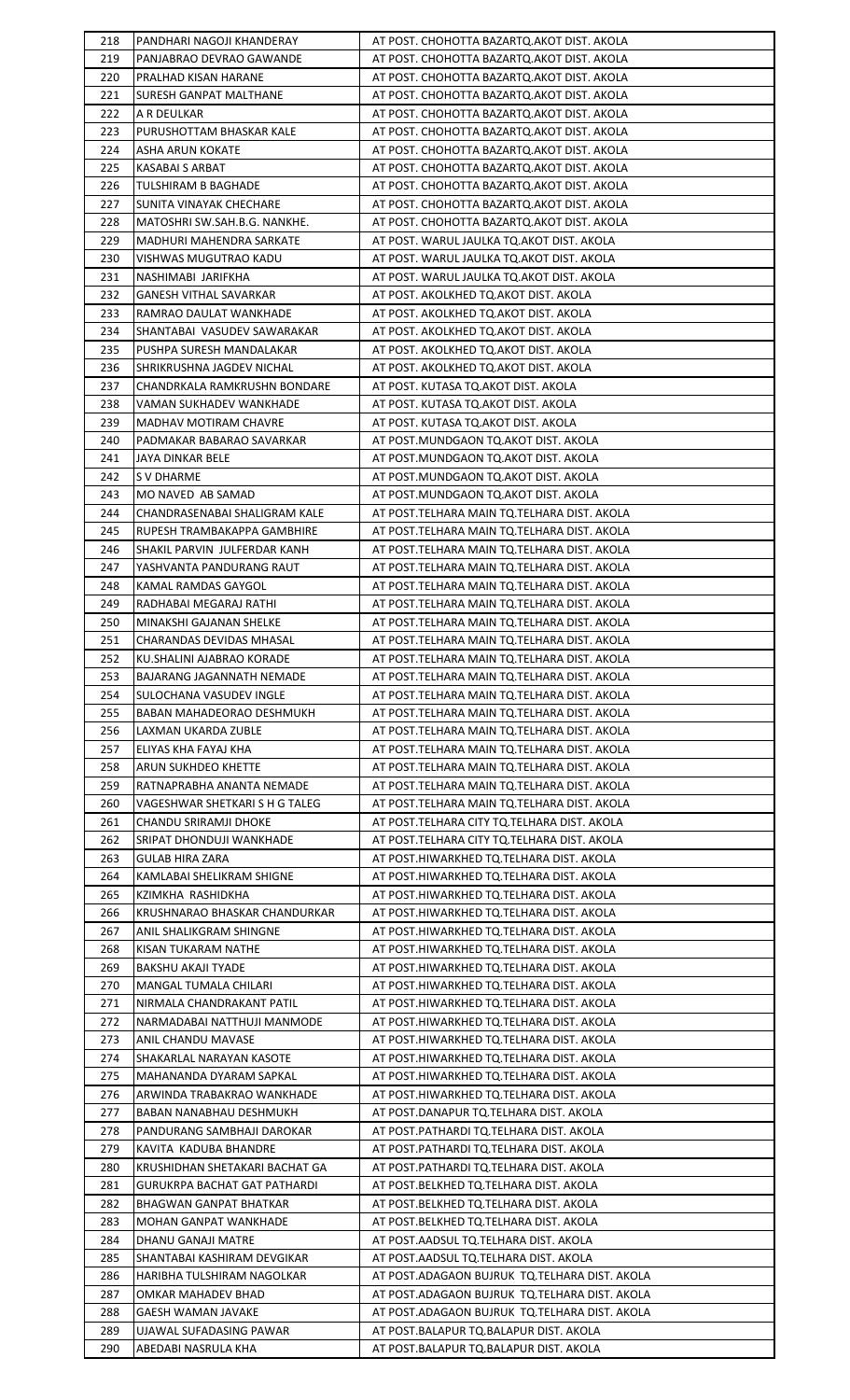| 291        | BALIRAM ZIMRAJI SHIRSAT                             | AT POST.BALAPUR TQ.BALAPUR DIST. AKOLA                                                 |
|------------|-----------------------------------------------------|----------------------------------------------------------------------------------------|
| 292        | JAHAGIR KHAN KALEKHAN                               | AT POST.BALAPUR TQ.BALAPUR DIST. AKOLA                                                 |
| 293        | RENUKABAI GAJANAN TALE                              | AT POST.BALAPUR TQ.BALAPUR DIST. AKOLA                                                 |
| 294        | DEVKABAI SHANTARAM SABALE                           | AT POST.BALAPUR TQ.BALAPUR DIST. AKOLA                                                 |
| 295        | VILAS NAMDEVRAO SHEGOKAR                            | AT POST.BALAPUR TQ.BALAPUR DIST. AKOLA                                                 |
| 296        | SHYAM SARANGDHAR THAKARE                            | AT POST.BALAPUR TQ.BALAPUR DIST. AKOLA                                                 |
| 297        | MANGESHKUMAR DINKAR DHANOKAR                        | AT POST.BALAPUR TQ.BALAPUR DIST. AKOLA                                                 |
| 298        | BAGESHWAR KASTKAR MANDAL                            | AT POST.BALAPUR TQ.BALAPUR DIST. AKOLA                                                 |
| 299        | BALAPUR KAREDI VIRKI SOCIETY                        | AT POST.URAL TQ.BALAPUR DIST. AKOLA                                                    |
| 300        | SUSHILA TUKARAM METANGE                             | AT POST.URAL TQ.BALAPUR DIST. AKOLA                                                    |
| 301        | MANGESH SUBHASH WANKHADE                            | AT POST.URAL TQ.BALAPUR DIST. AKOLA                                                    |
| 302        | RAJESH PANDURANG THAKARE                            | AT POST.WADEGAON TQ.BALAPUR DIST. AKOLA                                                |
| 303        | KAMAL BHASKAR INGLE                                 | AT POST.WADEGAON TQ.BALAPUR DIST. AKOLA                                                |
| 304        | S S AVCHAR                                          | AT POST. WADEGAON TQ. BALAPUR DIST. AKOLA                                              |
| 305        | DEVAKABAI RAMKRUSHN SONAGRE                         | AT POST. WADEGAON TO BALAPUR DIST. AKOLA                                               |
| 306        | KASABAI BABANA INGALE                               | AT POST. WADEGAON TO. BALAPUR DIST. AKOLA                                              |
| 307        | GANGUBAI RAMKRUSHN KATKHEDE                         | AT POST. WADEGAON TO. BALAPUR DIST. AKOLA                                              |
| 308        | GAYABAI POMALA CHAVHAN                              | AT POST.WADEGAON TQ.BALAPUR DIST. AKOLA                                                |
| 309        | PARYABAI SHAKAR AWACHAR                             | AT POST. WADEGAON TO. BALAPUR DIST. AKOLA                                              |
| 310        | SAYA VITTHAL TAYADE                                 | AT POST. WADEGAON TO. BALAPUR DIST. AKOLA                                              |
| 311        | PARWATI JAYRAM TAMBE                                | AT POST. WADEGAON TO BALAPUR DIST. AKOLA                                               |
| 312        | VENUTAI DIGAMBAR MANKAR                             | AT POST. WADEGAON TO. BALAPUR DIST. AKOLA                                              |
| 313        | BHAGIRATHA MOTIRAM JANJAL                           | AT POST. WADEGAON TQ. BALAPUR DIST. AKOLA                                              |
| 314        | RUKMABAI GANPAT LIPTE                               | AT POST.WADEGAON TQ.BALAPUR DIST. AKOLA                                                |
| 315        | KARINA BI SK KHURSHID                               | AT POST. WADEGAON TO. BALAPUR DIST. AKOLA                                              |
| 316<br>317 | SAKHUBAI PURANAJI DONGARE                           | AT POST.WADEGAON TQ.BALAPUR DIST. AKOLA                                                |
| 318        | DAVARKABAI RAMBHAU SURVADE<br>JAYDABI MO YAKIB      | AT POST.WADEGAON TQ.BALAPUR DIST. AKOLA<br>AT POST.WADEGAON TQ.BALAPUR DIST. AKOLA     |
| 319        | FATMABI SHEUSMAN                                    | AT POST.WADEGAON TQ.BALAPUR DIST. AKOLA                                                |
| 320        | SAKHUBAI BAPUNA KALE                                | AT POST.WADEGAON TQ.BALAPUR DIST. AKOLA                                                |
| 321        | MIYALAL SAMAJKAL CHAVHAN                            | AT POST. WADEGAON TO. BALAPUR DIST. AKOLA                                              |
| 322        | GULAM DASTTAGIR                                     | AT POST. WADEGAON TO BALAPUR DIST. AKOLA                                               |
| 323        | M IBRAHIM AGAFAR                                    | AT POST. WADEGAON TO. BALAPUR DIST. AKOLA                                              |
| 324        | NARAYN CHIDAJI SURALKAR                             | AT POST.WADEGAON TQ.BALAPUR DIST. AKOLA                                                |
| 325        | CHNGAOJI VITOBA RAJURKAR                            | AT POST. WADEGAON TO. BALAPUR DIST. AKOLA                                              |
| 326        | GAYABAI KISAN KHNDARE                               | AT POST. WADEGAON TO BALAPUR DIST. AKOLA                                               |
| 327        | SAGITA MADHUKAR GHTOL                               | AT POST. WADEGAON TO. BALAPUR DIST. AKOLA                                              |
| 328        | SHAMRAO GOVINDA VAKODE                              | AT POST.WADEGAON TQ.BALAPUR DIST. AKOLA                                                |
| 329        | MAHADEV MOTIRAM MANKAR                              | AT POST.WADEGAON TQ.BALAPUR DIST. AKOLA                                                |
| 330        | KISAN BAPUNA AMBHORE                                | AT POST. WADEGAON TO BALAPUR DIST. AKOLA                                               |
| 331        | NARAYAN DHRMAJI PALSKAR                             | AT POST. WADEGAON TO BALAPUR DIST. AKOLA                                               |
| 332        | <b>OMKAR NATTU ZATALE</b>                           | AT POST. WADEGAON TO. BALAPUR DIST. AKOLA                                              |
| 333        | MAROTI SHNKAR SARDAR                                | AT POST. WADEGAON TO BALAPUR DIST. AKOLA                                               |
| 334        | RAJARAM ISHNAJI ARAKHRAO                            | AT POST. WADEGAON TO BALAPUR DIST. AKOLA                                               |
| 335        | NARAYAN PARASHRAM WAGHAMARE                         | AT POST.WADEGAON TQ.BALAPUR DIST. AKOLA                                                |
| 336        | SHNTARAM GANPAT VIRAOKAR                            | AT POST.WADEGAON TQ.BALAPUR DIST. AKOLA                                                |
| 337        | PARASHRAM VITTAL HIROLKAR                           | AT POST. WADEGAON TO BALAPUR DIST. AKOLA                                               |
| 338        | KASHIRAM SAMBHUJI MANKAR                            | AT POST. WADEGAON TQ. BALAPUR DIST. AKOLA                                              |
| 339        | MO HUSEN SHAHA MAHAMD                               | AT POST.WADEGAON TQ.BALAPUR DIST. AKOLA                                                |
| 340        | UTTAM MAROTI JANJAL                                 | AT POST.WADEGAON TQ.BALAPUR DIST. AKOLA                                                |
| 341        | DATTU RAYBHAN PIRPAT                                | AT POST.WADEGAON TQ.BALAPUR DIST. AKOLA                                                |
| 342        | VAMAN ITALANI INGALE                                | AT POST. WADEGAON TO BALAPUR DIST. AKOLA                                               |
| 343<br>344 | SHRIRAM SAMBHA INGALE<br>BALIRAM BHAVANI UAPAVRAT   | AT POST. WADEGAON TO BALAPUR DIST. AKOLA<br>AT POST. WADEGAON TO BALAPUR DIST. AKOLA   |
| 345        | SARSWATI LALAJI WATHOKAR                            | AT POST. WADEGAON TO BALAPUR DIST. AKOLA                                               |
| 346        | SRIKRUSHAN SURYBHAN DONGARE                         | AT POST.WADEGAON TQ.BALAPUR DIST. AKOLA                                                |
| 347        | CHANDSHA MAHEMUDSHAHA                               | AT POST.WADEGAON TQ.BALAPUR DIST. AKOLA                                                |
| 348        | VISHNU SAMPAT SHELARKAR                             | AT POST. WADEGAON TO BALAPUR DIST. AKOLA                                               |
| 349        | RATAN MANAJI AVACHAR                                | AT POST. WADEGAON TO. BALAPUR DIST. AKOLA                                              |
| 350        | BALIRAM KASHIRAM JADHAV                             | AT POST. WADEGAON TO. BALAPUR DIST. AKOLA                                              |
| 351        | ONKAR MAROTI KAJURKAR                               | AT POST. WADEGAON TO BALAPUR DIST. AKOLA                                               |
| 352        | RAMCHANDRA SHANKAR KALASKAR                         | AT POST. WADEGAON TO BALAPUR DIST. AKOLA                                               |
| 353        | RAMKRUSHAN LAXMAN KANKHEDE                          | AT POST.WADEGAON TQ.BALAPUR DIST. AKOLA                                                |
| 354        | SHANKAR RAVAJI KAKAD                                | AT POST. WADEGAON TO. BALAPUR DIST. AKOLA                                              |
| 355        | TULASHIRAM RAVAJI INGLE                             | AT POST. WADEGAON TO BALAPUR DIST. AKOLA                                               |
| 356        | ARUN JAGDEV DONGARE                                 | AT POST. WADEGAON TO BALAPUR DIST. AKOLA                                               |
| 357        | MAROTI SUKHADEV MAPARI                              | AT POST.WADEGAON TQ.BALAPUR DIST. AKOLA                                                |
| 358        | WAMAN SHANKAR KALE                                  | AT POST. WADEGAON TO. BALAPUR DIST. AKOLA                                              |
| 359        | AMRUTA SAMPAT BHARE                                 | AT POST.WADEGAON TQ.BALAPUR DIST. AKOLA                                                |
| 360        | SAHADEV ARJUN POTDUKHE                              | AT POST. WADEGAON TO. BALAPUR DIST. AKOLA                                              |
| 361        | SEWANTA SURYABHAN INGLE.                            | AT POST. WADEGAON TO. BALAPUR DIST. AKOLA                                              |
| 362<br>363 | INDU PURANAJI AMBHORE<br>CHINKABAI SURYABHAN BAVANE | AT POST. WADEGAON TO. BALAPUR DIST. AKOLA<br>AT POST. WADEGAON TO. BALAPUR DIST. AKOLA |
|            |                                                     |                                                                                        |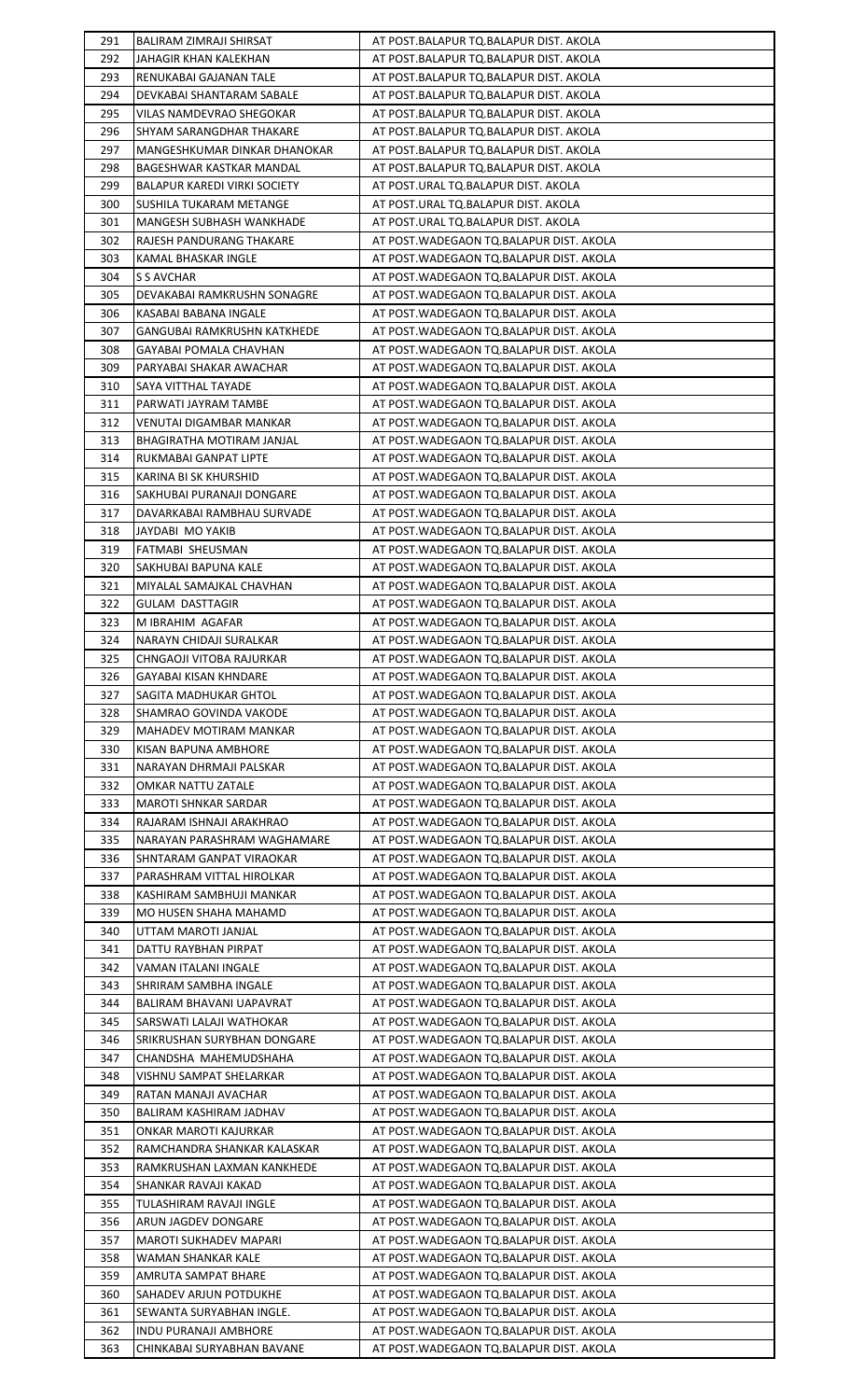| 364 | YAMUNA PUNDLIK JADHAL           | AT POST.WADEGAON TQ.BALAPUR DIST. AKOLA                    |
|-----|---------------------------------|------------------------------------------------------------|
| 365 | SHK MUNIR SHK LAL               | AT POST.WADEGAON TQ.BALAPUR DIST. AKOLA                    |
| 366 | RATNAKAR HARIBHAU DHUMALE       | AT POST.NIMBA TQ.BALAPUR DIST. AKOLA                       |
| 367 | SULABAI GAJANAN TAYADE          | AT POST.NIMBA TQ.BALAPUR DIST. AKOLA                       |
| 368 | <b>SURESH PANDURANG TAYDE</b>   | AT POST.NIMBA TQ.BALAPUR DIST. AKOLA                       |
| 369 | <b>GOUTAM P JANJAL</b>          | AT POST.NIMBA TQ.BALAPUR DIST. AKOLA                       |
| 370 | <b>GAJANAN ONKAR SONONE</b>     | AT POST.NIMBA TQ.BALAPUR DIST. AKOLA                       |
| 371 | PRADIP DATTUJI WANKHADE         | AT POST.NIMBA TQ.BALAPUR DIST. AKOLA                       |
| 372 | LALEETA BHAURAO KARALE          | AT POST.NIMBA TQ.BALAPUR DIST. AKOLA                       |
| 373 | BABUJI YANTRA AU SAH S PARAS    | AT POST.PARAS TQ.BALAPUR DIST. AKOLA                       |
| 374 | SRAVANI ENTERPRISES             | AT POST.PARAS TQ.BALAPUR DIST. AKOLA                       |
| 375 | A JAHIR SHE HASAN               | AT POST.PARAS TQ.BALAPUR DIST. AKOLA                       |
| 376 | SHARAD NARAYAN KATE             | AT POST.PARAS TQ.BALAPUR DIST. AKOLA                       |
| 377 | SITABAI RAMESH MHAISNE          | AT POST.PARAS TQ.BALAPUR DIST. AKOLA                       |
|     |                                 |                                                            |
| 378 | SANTOSH RAMDAS CHAUKHANDE       | AT POST.PARAS TQ.BALAPUR DIST. AKOLA                       |
| 379 | AMBADAS TRAMBAK VIROKAR         | AT POST.PARAS TO.BALAPUR DIST. AKOLA                       |
| 380 | VAIBHAV KESHAV TIDKE            | AT POST.PARAS TQ.BALAPUR DIST. AKOLA                       |
| 381 | MIRJA TANVER BEG JAHER BEG      | AT POST.PARAS TQ.BALAPUR DIST. AKOLA                       |
| 382 | AMRUTA MAHILA GAT               | AT POST.PARAS TQ.BALAPUR DIST. AKOLA                       |
| 383 | <b>GAJANAN NAMDEV GAVANDE</b>   | AT POST.HATRUN TQ.BALAPUR DIST. AKOLA                      |
| 384 | NANDABAI SRIKRUSHANA AWARE      | AT POST.HATRUN TQ.BALAPUR DIST. AKOLA                      |
| 385 | NAGORAO SAMPAT JANE             | AT POST.HATRUN TQ.BALAPUR DIST. AKOLA                      |
| 386 | AMRAPALI MAHILA KHANDALA        | AT POST.HATRUN TQ.BALAPUR DIST. AKOLA                      |
| 387 | SHAFI ULLAKHAN GISEKHAN         | AT POST.PATUR TQ.PATUR DIST. AKOLA                         |
| 388 | PANDURANG SOMAJI RAKHONDE       | AT POST.PATUR TQ.PATUR DIST. AKOLA                         |
| 389 | ANIRUDH NIVRUTTIRAO JONDHALE    | AT POST.PATUR TQ.PATUR DIST. AKOLA                         |
| 390 | PRASHI.SWA.SAH.SA.BA.GA.BHAN.   | AT POST.PATUR TQ.PATUR DIST. AKOLA                         |
| 391 | DEVKABAI PRALHAD BOCHARE        | AT POST.CHANNI TQ.PATUR DIST. AKOLA                        |
| 392 | DIPAK MUGUTRAO DESHMUKH         | AT POST.CHANNI TQ.PATUR DIST. AKOLA                        |
| 393 | NARAYAN MAHADU MADOKAR          | AT POST.CHANNI TQ.PATUR DIST. AKOLA                        |
| 394 | JIJAMATA M GAT PANGARA          | AT POST.ALEGAON TQ.PATUR DIST. AKOLA                       |
| 395 | DEVNATH SUREBHAN TELGOTE        | AT POST.ALEGAON TO.PATUR DIST. AKOLA                       |
| 396 | SARASWATI RAMCHANDRA SHEVALKAR  | AT POST.ALEGAON TO.PATUR DIST. AKOLA                       |
| 397 | A KADIR SK BIRAM                | AT POST.ALEGAON TQ.PATUR DIST. AKOLA                       |
| 398 | RAMRAO SHAMRAO MAHALLE          | AT POST.ALEGAON TQ.PATUR DIST. AKOLA                       |
| 399 | PANCHAFULA HIRAMAN LATHAL       | AT POST.ALEGAON TO.PATUR DIST. AKOLA                       |
| 400 | S RUSTAM S MOUJU                | AT POST.ALEGAON TQ.PATUR DIST. AKOLA                       |
| 401 | TRAYMAK MOTIRAM KANTALE         | AT POST.ALEGAON TO.PATUR DIST. AKOLA                       |
| 402 | SARITA I KUSHWAH                | AT POST.ALEGAON TQ.PATUR DIST. AKOLA                       |
| 403 | DEVMAN YASHWANT INGALE          | AT POST.ALEGAON TQ.PATUR DIST. AKOLA                       |
| 404 | DURGA ISHNAJI TELGOTE           | AT POST.SASTI TQ.PATUR DIST. AKOLA                         |
| 405 | SARSWATIBAI SADASHIV TALE       | AT POST.SASTI TQ.PATUR DIST. AKOLA                         |
| 406 | PRABHAKAR SAMPAT MAHALLE        | AT POST.MURTIZAPUR MAIN TO.MURTIZAPUR DIST. AKOLA          |
| 407 | PURANSA JANRAO LOHIKPURE        | AT POST.MURTIZAPUR MAIN TQ.MURTIZAPUR DIST. AKOLA          |
| 408 | L D MAHALLE                     | AT POST.MURTIZAPUR MAIN TQ.MURTIZAPUR DIST. AKOLA          |
| 409 | SURESH KASHIBAN GOSAVI          | AT POST.MURTIZAPUR MAIN TQ.MURTIZAPUR DIST. AKOLA          |
| 410 | RANJNABAI DILIP DHAVLE          | AT POST.MURTIZAPUR MAIN TQ.MURTIZAPUR DIST. AKOLA          |
| 411 | RAJESH MAHADEV SARODE           | AT POST. MURTIZAPUR MAIN TO. MURTIZAPUR DIST. AKOLA        |
| 412 | VASANTA SHIVRAM BHALERAO        | AT POST.MURTIZAPUR MAIN TQ.MURTIZAPUR DIST. AKOLA          |
| 413 | DHRUPATABAI JANRAO PAWAR        | AT POST.MURTIZAPUR MAIN TO.MURTIZAPUR DIST. AKOLA          |
| 414 | MOTILAL RAMNARAYAN PTALVANSHI   | AT POST.MURTIZAPUR MAIN TQ.MURTIZAPUR DIST. AKOLA          |
| 415 | <b>SUNIL B DABERAO</b>          | AT POST.MURTIZAPUR MAIN TQ.MURTIZAPUR DIST. AKOLA          |
| 416 | PANKAJ SUDHAKAR AWAGHAD         | AT POST.MURTIZAPUR MAIN TO.MURTIZAPUR DIST. AKOLA          |
| 417 | <b>GUNVANT TUKARAM KOKANE</b>   | AT POST.MURTIZAPUR MAIN TQ.MURTIZAPUR DIST. AKOLA          |
| 418 | KULDEEP VIJAYRAO DESHMUKH       | AT POST.MURTIZAPUR MAIN TO.MURTIZAPUR DIST. AKOLA          |
| 419 | NARAYAN KISAN SHYAMKAR          | AT POST.MURTIZAPUR MAIN TQ.MURTIZAPUR DIST. AKOLA          |
| 420 | HIMMAT GANPAT KHANDARE          | AT POST.MURTIZAPUR MAIN TQ.MURTIZAPUR DIST. AKOLA          |
| 421 | V G AGRAWAL                     | AT POST.MURTIZAPUR MAIN TO.MURTIZAPUR DIST. AKOLA          |
| 422 | SHRIRAM MAHADEV DESHMUKH        | AT POST. MURTIZAPUR MAIN TO. MURTIZAPUR DIST. AKOLA        |
| 423 | SHREE SAINATH V.MANDIR AMBANAG  | AT POST. MURTIZAPUR MAIN TO. MURTIZAPUR DIST. AKOLA        |
| 424 | RAMBHAU VYANKTARAO KHOKLE       | AT POST.MURTIZAPUR MARKET YARD TO.MURTIZAPUR DIST. AKOLA   |
| 425 | <b>BHAGIRATHI NAMDEO JAMNIK</b> | AT POST.MURTIZAPUR MARKET YARD TO.MURTIZAPUR DIST. AKOLA   |
| 426 | PURNAJI CHINTAMAN NARAL         | AT POST.MURTIZAPUR MARKET YARD TO.MURTIZAPUR DIST. AKOLA   |
| 427 | SHRIKRUSHNA GULABRAO KADU       | AT POST.MURTIZAPUR MARKET YARD TQ.MURTIZAPUR DIST. AKOLA   |
| 428 | JAGNNATH O KHOKALE              | AT POST.MURTIZAPUR MARKET YARD TQ.MURTIZAPUR DIST. AKOLA   |
| 429 | VATSALYABAI NARAYAN THOKAL      | AT POST.MURTIZAPUR MARKET YARD TO.MURTIZAPUR DIST. AKOLA   |
| 430 | <b>SURESH BALIRAM THAK</b>      | AT POST.MURTIZAPUR MARKET YARD TQ.MURTIZAPUR DIST. AKOLA   |
| 431 | VANITA VINOD SARDAR             | AT POST. MURTIZAPUR MARKET YARD TQ. MURTIZAPUR DIST. AKOLA |
| 432 | RAJU ZAKAJI NAGRANGE            | AT POST.MURTIZAPUR MARKET YARD TQ.MURTIZAPUR DIST. AKOLA   |
| 433 | SHANTARAM DAYARAM KALE          | AT POST.MURTIZAPUR MARKET YARD TO.MURTIZAPUR DIST. AKOLA   |
| 434 | SUDHAKAR BABURAO DESHMUKH       | AT POST.MURTIZAPUR MARKET YARD TQ.MURTIZAPUR DIST. AKOLA   |
| 435 | SURYABHAN SADASHIV GAVAI        | AT POST.MURTIZAPUR MARKET YARD TQ.MURTIZAPUR DIST. AKOLA   |
| 436 | <b>VIMAL P THAKRE</b>           | AT POST. MURTIZAPUR MARKET YARD TQ. MURTIZAPUR DIST. AKOLA |
|     |                                 |                                                            |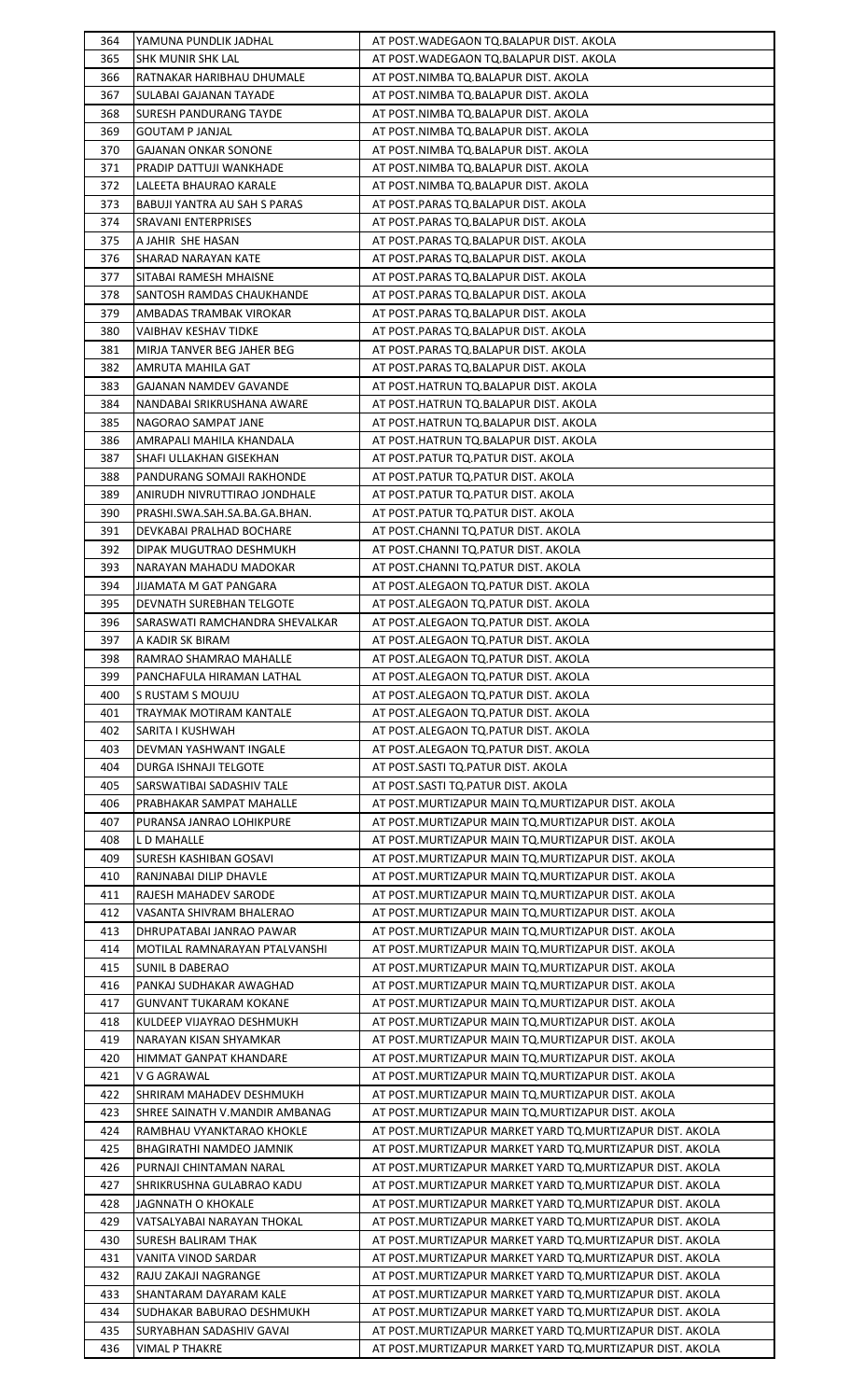| 437        | GRAMIN PANIPU. SWA SAMITI GP D                       | AT POST.MURTIZAPUR MARKET YARD TQ.MURTIZAPUR DIST. AKOLA                                                   |
|------------|------------------------------------------------------|------------------------------------------------------------------------------------------------------------|
| 438        | SANJAY NAMDEV TANDLE                                 | AT POST.MURTIZAPUR CITY TQ.MURTIZAPUR DIST. AKOLA                                                          |
| 439        | VANMALA UTTAM KAKOTE                                 | AT POST.MURTIZAPUR CITY TO.MURTIZAPUR DIST. AKOLA                                                          |
| 440        | DEVKANYA D. DHAVALE                                  | AT POST.MURTIZAPUR CITY TQ.MURTIZAPUR DIST. AKOLA                                                          |
| 441        | VANITABAI SHREERAMJI BONDE                           | AT POST.MURTIZAPUR CITY TQ.MURTIZAPUR DIST. AKOLA                                                          |
| 442        | MAHENDRA Y KHADE                                     | AT POST.MURTIZAPUR CITY TQ.MURTIZAPUR DIST. AKOLA                                                          |
| 443        | KAILAS VITHUJI JADHAV                                | AT POST. MURTIZAPUR CITY TQ. MURTIZAPUR DIST. AKOLA                                                        |
| 444        | SUNIL MADHUKARRAO KULKARNI                           | AT POST.MURTIZAPUR CITY TQ.MURTIZAPUR DIST. AKOLA                                                          |
| 445        | NLUBAI BHASKAR PACHDE                                | AT POST.MURTIZAPUR CITY TQ.MURTIZAPUR DIST. AKOLA                                                          |
| 446        | TAKIMOODIN HASANODDIN                                | AT POST. MURTIZAPUR CITY TO. MURTIZAPUR DIST. AKOLA                                                        |
| 447        | KISAN BADARJI KAWANPURE                              | AT POST.MANA TQ.MURTIZAPUR DIST. AKOLA                                                                     |
| 448        | AMARULLAKHA SADU LAKHA                               | AT POST.MANA TQ.MURTIZAPUR DIST. AKOLA                                                                     |
| 449        | SANJAY PANDURANG TAYADE                              | AT POST.MANA TQ.MURTIZAPUR DIST. AKOLA                                                                     |
| 450        | VARUN GOVIND SARDA                                   | AT POST.MANA TQ.MURTIZAPUR DIST. AKOLA                                                                     |
| 451        | AVADHUT MANAJI AMATE                                 | AT POST.MANA TQ.MURTIZAPUR DIST. AKOLA                                                                     |
| 452        | MANAJI HUSNAJI AMTE                                  | AT POST.MANA TQ.MURTIZAPUR DIST. AKOLA                                                                     |
| 453        | ASIFKHAN UMARKHAN                                    | AT POST.KURUM TQ.MURTIZAPUR DIST. AKOLA                                                                    |
| 454        | DAYNESWAR RANGRAO SOLAKE                             | AT POST.KURUM TQ.MURTIZAPUR DIST. AKOLA                                                                    |
| 455        |                                                      |                                                                                                            |
|            | BABARAO GANPAT BURBURE                               | AT POST.KURUM TQ.MURTIZAPUR DIST. AKOLA                                                                    |
| 456        | SAVITA VILAS WANKHADE                                | AT POST.KURUM TQ.MURTIZAPUR DIST. AKOLA                                                                    |
| 457        | <b>BHIMRAO BHUJAJI PAWAR</b>                         | AT POST.KARANJA MAIN.TQ.KARANJA DIST. WASHIM                                                               |
| 458        | ANILAPPA MANIKRAO RATHI                              | AT POST.KARANJA MAIN.TQ.KARANJA DIST. WASHIM                                                               |
| 459        | R. B. JOSHI                                          | AT POST.KARANJA MAIN.TQ.KARANJA DIST. WASHIM                                                               |
| 460        | SHASHIKALA RAJU VARGHAT                              | AT POST.KARANJA MAIN.TQ.KARANJA DIST. WASHIM                                                               |
| 461        | KASHINATH KISAN BHAGAT                               | AT POST.KARANJA MAIN.TQ.KARANJA DIST. WASHIM                                                               |
| 462        | ASHA PRAVIN KOLKAR                                   | AT POST.KARANJA MAIN.TQ.KARANJA DIST. WASHIM                                                               |
| 463        | SURYAKANTA MAROTI JUNNEKAR                           | AT POST.KARANJA MAIN.TQ.KARANJA DIST. WASHIM                                                               |
| 464        | KSHITIJ BHASHKARRAO KARE                             | AT POST.KARANJA CITY.TQ.KARANJA DIST. WASHIM                                                               |
| 465        | SHALIGRAM LAXMANRO HARNE                             | AT POST.KARANJA CITY.TQ.KARANJA DIST. WASHIM                                                               |
| 466        | JAYASHRI RAVINDRA THAKARE                            | AT POST.KARANJA CITY.TQ.KARANJA DIST. WASHIM                                                               |
| 467        | JYOTI TRA DESHMUKH                                   | AT POST.KAMARGAON .TQ.KARANJA DIST. WASHIM                                                                 |
| 468        | BADURSHING BANTIRAM JADHAO                           | AT POST.KAMARGAON .TQ.KARANJA DIST. WASHIM                                                                 |
| 469        | DEVAKABAI MAROTI SHRINGARE                           | AT POST.KAMARGAON .TQ.KARANJA DIST. WASHIM                                                                 |
| 470        | GOVARDHAN NARAYAN TUPAT                              | AT POST.KAMARGAON .TQ.KARANJA DIST. WASHIM                                                                 |
| 471        | <b>BEBI GOVARDHAN TUPAT</b>                          | AT POST.KAMARGAON .TQ.KARANJA DIST. WASHIM                                                                 |
| 472        | DEVRAO GOPALRAO NANDAGAVALI                          | AT POST.KAMARGAON .TQ.KARANJA DIST. WASHIM                                                                 |
| 473        | RAJA MUKANTRAO                                       | AT POST.UMBARDA BAZAR .TQ.KARANJA DIST. WASHIM                                                             |
| 474        | TAIBAI SUKHADEV NANOTE                               | AT POST.UMBARDA BAZAR .TQ.KARANJA DIST. WASHIM                                                             |
|            |                                                      |                                                                                                            |
| 475        | MANOJ RAMVILAS PALIVAM                               | AT POST.DHANAJ BU .TQ.KARANJA DIST. WASHIM                                                                 |
| 476        | MANJULABAI DNYANESHWAR KAMBLE                        | AT POST.DHANAJ BU .TQ.KARANJA DIST. WASHIM                                                                 |
| 477        | VAISHALI PRAMOD BOBDE                                | AT POST.DHANAJ BU .TQ.KARANJA DIST. WASHIM                                                                 |
| 478        | DILIP SHYAMRAO DHAYE                                 | AT POST.DHANAJ BU .TQ.KARANJA DIST. WASHIM                                                                 |
| 479        | SURESH AMRSA CHAVRE                                  | AT POST.MANBHA .TQ.KARANJA DIST. WASHIM                                                                    |
| 480        | <b>GANESH RAMDAS DHONE</b>                           | AT POST.POHA .TQ.KARANJA DIST. WASHIM                                                                      |
| 481        | PARVARNABI JIKIAR MAMDANI                            | AT POST KAJLESHWAR .TQ.KARANJA DIST. WASHIM                                                                |
| 482        | DEVANAND NANDU TODASE                                | AT POST KAJLESHWAR .TQ.KARANJA DIST. WASHIM                                                                |
| 483        | NITA R CHOPADE                                       | AT POST.MANGRULPIR MAIN .TQ MANGRULPIR DIST. WASHIM                                                        |
| 484        | SUDAM RAMJI KHADASE                                  | AT POST.MANGRULPIR MAIN .TQ MANGRULPIR DIST. WASHIM                                                        |
| 485        | TULSHIRAM NARAYAN KHODAKE                            | AT POST.MANGRULPIR MAIN .TQ MANGRULPIR DIST. WASHIM                                                        |
| 486        | PADMAVATI NARAYAN VENI                               | AT POST.MANGRULPIR MAIN .TQ MANGRULPIR DIST. WASHIM                                                        |
| 487        | LALU BUDHDU PARSUWALE                                | AT POST.MANGRULPIR MAIN .TQ MANGRULPIR DIST. WASHIM                                                        |
| 488        | RAMJI MAHDU KAMBALE                                  | AT POST.MANGRULPIR MAIN .TQ MANGRULPIR DIST. WASHIM                                                        |
| 489        | ANAND MOTIRAM KHADSE                                 | AT POST.MANGRULPIR MAIN .TQ MANGRULPIR DIST. WASHIM                                                        |
| 490        | ANNAPURNA SHESHRAO THAKRE                            | AT POST.MANGRULPIR MAIN .TQ MANGRULPIR DIST. WASHIM                                                        |
| 491        | RAJUSING BHAWSING JADHOW                             | AT POST.MANGRULPIR MAIN .TQ MANGRULPIR DIST. WASHIM                                                        |
| 492        | BHIKA TUKARAM VARKHEDE                               | AT POST.MANGRULPIR MAIN .TQ MANGRULPIR DIST. WASHIM                                                        |
| 493        |                                                      |                                                                                                            |
|            | RAMDAS UTTAMRAO DHNGARE                              | AT POST.MANGRULPIR MAIN .TQ MANGRULPIR DIST. WASHIM                                                        |
| 494        | SHAMRAO KISHAN BHOLNE                                | AT POST.MANGRULPIR MAIN .TQ MANGRULPIR DIST. WASHIM                                                        |
| 495        | ASHOK SITARAM SHINDE<br>MACHINDRA HARIBHAU WAGHAMARE | AT POST.MANGRULPIR MAIN .TQ MANGRULPIR DIST. WASHIM                                                        |
| 496        |                                                      | AT POST.MANGRULPIR MAIN .TQ MANGRULPIR DIST. WASHIM                                                        |
| 497        | <b>BUDHOBAI VI. DEVI GARVE</b>                       | AT POST.MANGRULPIR MAIN .TQ MANGRULPIR DIST. WASHIM                                                        |
| 498        | RUKHMINIBAI TULSIRAM SONONE                          | AT POST.MANGRULPIR MAIN .TQ MANGRULPIR DIST. WASHIM                                                        |
| 499        | JAMANBAI HASAN MIRAWALE                              | AT POST.MANGRULPIR MAIN .TQ MANGRULPIR DIST. WASHIM                                                        |
| 500        | <b>BABAN CHAHADU UNDARE</b>                          | AT POST.MANGRULPIR MAIN .TO MANGRULPIR DIST. WASHIM                                                        |
| 501        | FHIROJABI AHEMADKHA                                  | AT POST.MANGRULPIR MAIN .TO MANGRULPIR DIST. WASHIM                                                        |
| 502        | SANTARAM MOTIRAM THAKARE                             | AT POST.MANGRULPIR MAIN .TQ MANGRULPIR DIST. WASHIM                                                        |
| 503        | GAJANAN ARJUN KHADASE                                | AT POST.MANGRULPIR MAIN .TQ MANGRULPIR DIST. WASHIM                                                        |
| 504        | MEHABUBKHA SHAMSHERKHA                               | AT POST.MANGRULPIR MAIN .TQ MANGRULPIR DIST. WASHIM                                                        |
| 505        | MINAKSHI BALKRUSHNA SIRSAT                           | AT POST.MANGRULPIR MAIN .TQ MANGRULPIR DIST. WASHIM                                                        |
| 506        | PR/SIDHATH VID.AND BHAUSAHEB R                       | AT POST.MANGRULPIR MAIN .TQ MANGRULPIR DIST. WASHIM                                                        |
| 507        | MANEGAR MANGALPOOR SAMACHAR                          | AT POST.MANGRULPIR MAIN .TQ MANGRULPIR DIST. WASHIM                                                        |
| 508<br>509 | DR AMBEDKAR MAH BAC GAT PIMPL<br><b>D C INGLE</b>    | AT POST.MANGRULPIR MAIN .TQ MANGRULPIR DIST. WASHIM<br>AT POST.MANGRULPIR CITY .TQ MANGRULPIR DIST. WASHIM |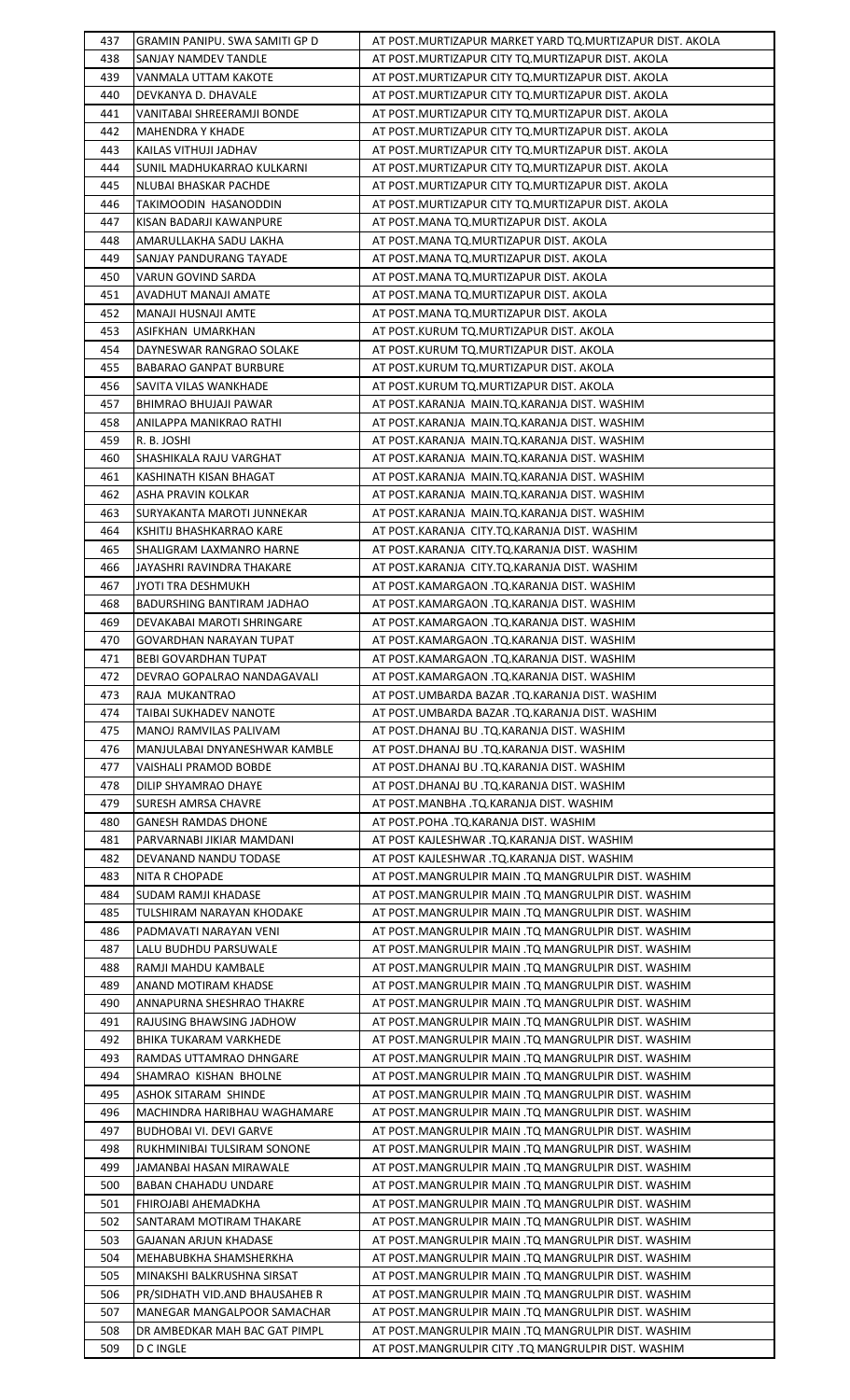| 510        | WACCHALABAI EKNATH GHODCHAR                 | AT POST.MOHARI .TQ MANGRULPIR DIST. WASHIM                                                 |
|------------|---------------------------------------------|--------------------------------------------------------------------------------------------|
| 511        | KAUTIK TULSHIRAM MULE                       | AT POST.MOHARI .TQ MANGRULPIR DIST. WASHIM                                                 |
| 512        | SANJAY SITARAM MISAL                        | AT POST.MOHARI .TQ MANGRULPIR DIST. WASHIM                                                 |
| 513        | SHABUBI SHE KARIM                           | AT POST.SHELU BAZAR .TQ MANGRULPIR DIST. WASHIM                                            |
| 514        | ABHIMAN SATTUJI KHNDARE                     | AT POST.SHELU BAZAR .TQ MANGRULPIR DIST. WASHIM                                            |
| 515        | <b>BHAURAV PRALHAD SAVKE</b>                | AT POST. SHELU BAZAR .TQ MANGRULPIR DIST. WASHIM                                           |
| 516        | LAXMI JANARDHAN CHAUDHARI                   | AT POST.SHELU BAZAR .TQ MANGRULPIR DIST. WASHIM                                            |
| 517        | VISVANATH D SURVE                           | AT POST.SHELU BAZAR .TQ MANGRULPIR DIST. WASHIM                                            |
| 518        | SUMANBAI BALIRAM LAMBHADE                   | AT POST. SHELU BAZAR .TQ MANGRULPIR DIST. WASHIM                                           |
| 519        | SHARDA MANGALDAS RATHI                      | AT POST.SHELU BAZAR .TQ MANGRULPIR DIST. WASHIM                                            |
| 520        | BABETA R GAYKHWAD                           | AT POST.SHELU BAZAR .TQ MANGRULPIR DIST. WASHIM                                            |
| 521        | MALAN J BARAD                               | AT POST.SHELU BAZAR .TQ MANGRULPIR DIST. WASHIM                                            |
| 522        | SHAMINBANO M JUNED                          | AT POST.SHELU BAZAR .TQ MANGRULPIR DIST. WASHIM                                            |
| 523        | DNYANESHWAR UTTAM GAVANDE                   | AT POST.SHELU BAZAR .TQ MANGRULPIR DIST. WASHIM                                            |
| 524        | RAISASHA SULEMANSHA                         | AT POST.SHELU BAZAR .TQ MANGRULPIR DIST. WASHIM                                            |
| 525        | SK SALIM SK GANI                            | AT POST.SHELU BAZAR .TQ MANGRULPIR DIST. WASHIM                                            |
|            |                                             |                                                                                            |
| 526        | MUNAF ALI NAUSHAD ALI                       | AT POST.SHELU BAZAR .TQ MANGRULPIR DIST. WASHIM                                            |
| 527        | JAY SEVALAL MAHILA BA GAT                   | AT POST.SHELU BAZAR .TQ MANGRULPIR DIST. WASHIM                                            |
| 528        | KISHOR ANIL GAWANDE                         | AT POST. WANOJA .TQ MANGRULPIR DIST. WASHIM                                                |
| 529        | GANGAPITA PARASHARAM WHYAVHARE              | AT POST.DHANORA .TQ MANGRULPIR DIST. WASHIM                                                |
| 530        | <b>GENDAPPA NARAYAN KAPASE</b>              | AT POST.DHANORA .TQ MANGRULPIR DIST. WASHIM                                                |
| 531        | SAKHARAM PUNJAGI MAHALE                     | AT POST.DHANORA .TQ MANGRULPIR DIST. WASHIM                                                |
| 532        | RAMLABAI DEMA CHAVAN                        | AT POST.DHANORA .TQ MANGRULPIR DIST. WASHIM                                                |
| 533        | NARAYAN S VYAVHARE                          | AT POST.DHANORA .TQ MANGRULPIR DIST. WASHIM                                                |
| 534        | SHILA DIPAK MAHALLE                         | AT POST.DHANORA .TQ MANGRULPIR DIST. WASHIM                                                |
| 535        | MAROTI GANGADHAR SAKHARE                    | AT POST.DHANORA .TQ MANGRULPIR DIST. WASHIM                                                |
| 536        | PANCHAFULABAI BHIKA RATHOD                  | AT POST.DHANORA .TQ MANGRULPIR DIST. WASHIM                                                |
| 537        | BHANU RAMAJI RATHOD                         | AT POST.DHANORA .TQ MANGRULPIR DIST. WASHIM                                                |
| 538        | BHAGWAN RAGHOJI SONONE                      | AT POST.DHANORA .TQ MANGRULPIR DIST. WASHIM                                                |
| 539        | DEVIDAS SEVA CHAVHAN                        | AT POST.DHANORA .TQ MANGRULPIR DIST. WASHIM                                                |
| 540        | PACHUSING KAPURA PADWAL                     | AT POST.DHANORA .TQ MANGRULPIR DIST. WASHIM                                                |
| 541        | PUSHAPA SUDHAKAR YEVALA                     | AT POST.DHANORA .TQ MANGRULPIR DIST. WASHIM                                                |
| 542        | SACHIN A AMBHORE                            | AT POST.DHANORA .TQ MANGRULPIR DIST. WASHIM                                                |
| 543        | PRASAD DILIP MIRATKAR                       | AT POST.DHANORA .TQ MANGRULPIR DIST. WASHIM                                                |
| 544        | SEC.GRA.PAN.POHARADEVI                      | AT POST.DHANORA .TQ MANGRULPIR DIST. WASHIM                                                |
| 545        | HAMIDKHA MAHNUDKHA PADHAN                   | AT POST.MANORA .TQ MANORA DIST. WASHIM                                                     |
| 546        | GIRDHAR NIVRUTI PADDHAN                     | AT POST.MANORA .TQ MANORA DIST. WASHIM                                                     |
| 547        | SHANTABAI MOTIRAM MULE                      | AT POST.MANORA .TQ MANORA DIST. WASHIM                                                     |
| 548        | ASHOK MANIKRAO BANARE                       | AT POST.MANORA .TQ MANORA DIST. WASHIM                                                     |
| 549        | TULSHIRAM NARSINGH RATHOD                   | AT POST.MANORA .TQ MANORA DIST. WASHIM                                                     |
| 550        | PUSHPA KASHINATH GAWANDE                    | AT POST.MANORA .TQ MANORA DIST. WASHIM                                                     |
| 551        | MALABAIV/O MAROTI PARDHI                    | AT POST.MANORA .TQ MANORA DIST. WASHIM                                                     |
| 552        | DILIP UMESH CHAVHAN                         | AT POST.MANORA .TO MANORA DIST. WASHIM                                                     |
| 553        | MAHATMA JYOTIBA FULE S H G PUR              | AT POST.MANORA .TQ MANORA DIST. WASHIM                                                     |
| 554        | PARASHARAM AMARSING JADHAV                  | AT POST.SHENDURJANA .TQ MANORA DIST. WASHIM                                                |
| 555        | AJABRAO SADASHIV CHAVHAN                    | AT POST.SHENDURJANA .TQ MANORA DIST. WASHIM                                                |
| 556        | BHARAT MAHIPAT CHAVHAN                      | AT POST.SHENDURJANA .TQ MANORA DIST. WASHIM                                                |
|            |                                             |                                                                                            |
| 557<br>558 | ASHOK MADHAO PANDE<br>SUNL CHAMPATRAO PAWAR | AT POST.SHENDURJANA .TQ MANORA DIST. WASHIM<br>AT POST.SHENDURJANA .TQ MANORA DIST. WASHIM |
|            |                                             |                                                                                            |
| 559        | SANGITA VITTHALRAO SHINDE                   | AT POST.POHARADEVI .TQ MANORA DIST. WASHIM                                                 |
| 560        | SONIBAI MADAN                               | AT POST.POHARADEVI .TQ MANORA DIST. WASHIM                                                 |
| 561        | VIJAYSING BALDEV RATHOD                     | AT POST.POHARADEVI .TQ MANORA DIST. WASHIM                                                 |
| 562        | VITTHAL K SASANE                            | AT POST.SAKHARDOH .TQ MANORA DIST. WASHIM                                                  |
| 563        | RAJESH A MARATHE                            | AT POST.SAKHARDOH .TQ MANORA DIST. WASHIM                                                  |
| 564        | SANTOSH A MARATHE                           | AT POST.SAKHARDOH .TQ MANORA DIST. WASHIM                                                  |
| 565        | KRUSHANRAO VINAYAKRAO DESHMUKH              | AT POST. WASHIM MAIN TO. WASHIM DIST. WASHIM                                               |
| 566        | <b>JOSEF DANPRAKASH</b>                     | AT POST.WASHIM MAIN TQ.WASHIM DIST. WASHIM                                                 |
| 567        | SAIRAM BALIJI GOTE                          | AT POST.WASHIM MAIN TQ.WASHIM DIST. WASHIM                                                 |
| 568        | USHAKIRAN VASANT SHATHE                     | AT POST. WASHIM MAIN TO. WASHIM DIST. WASHIM                                               |
| 569        | WACHALA RAMU BANSOD                         | AT POST. WASHIM MAIN TO. WASHIM DIST. WASHIM                                               |
| 570        | SK HASAN SK                                 | AT POST. WASHIM MAIN TO. WASHIM DIST. WASHIM                                               |
| 571        | GAJANAN PIRAJI SURYA                        | AT POST. WASHIM MAIN TO. WASHIM DIST. WASHIM                                               |
| 572        |                                             |                                                                                            |
|            | PADMABAI MUKINDA PATTEBAHADUR               | AT POST.WASHIM MAIN TQ.WASHIM DIST. WASHIM                                                 |
| 573        | PRAVIN SANBHAJI VAIDHY                      | AT POST. WASHIM MAIN TO. WASHIM DIST. WASHIM                                               |
| 574        | SHESHRAO KHANDUJI BARDE                     | AT POST. WASHIM MAIN TO. WASHIM DIST. WASHIM                                               |
| 575        | RAMDAS NAMAJI WAKUDKAR                      | AT POST. WASHIM MAIN TO. WASHIM DIST. WASHIM                                               |
| 576        | PRAMOD DNYANBA KHILLARE                     | AT POST. WASHIM MAIN TO. WASHIM DIST. WASHIM                                               |
| 577        | SUMAN AASHRU KAVAR                          | AT POST. WASHIM MAIN TO. WASHIM DIST. WASHIM                                               |
| 578        | SUNIL BHIMRAO PATIL                         | AT POST. WASHIM MAIN TO. WASHIM DIST. WASHIM                                               |
| 579        | GANESH CHANDRABHAN JADHAV                   | AT POST. WASHIM MAIN TO. WASHIM DIST. WASHIM                                               |
| 580        | NANDU WAMAN RAUT                            | AT POST. WASHIM MAIN TO. WASHIM DIST. WASHIM                                               |
| 581        | SIMA GOVIND PARVRE                          | AT POST. WASHIM CITY TO. WASHIM DIST. WASHIM                                               |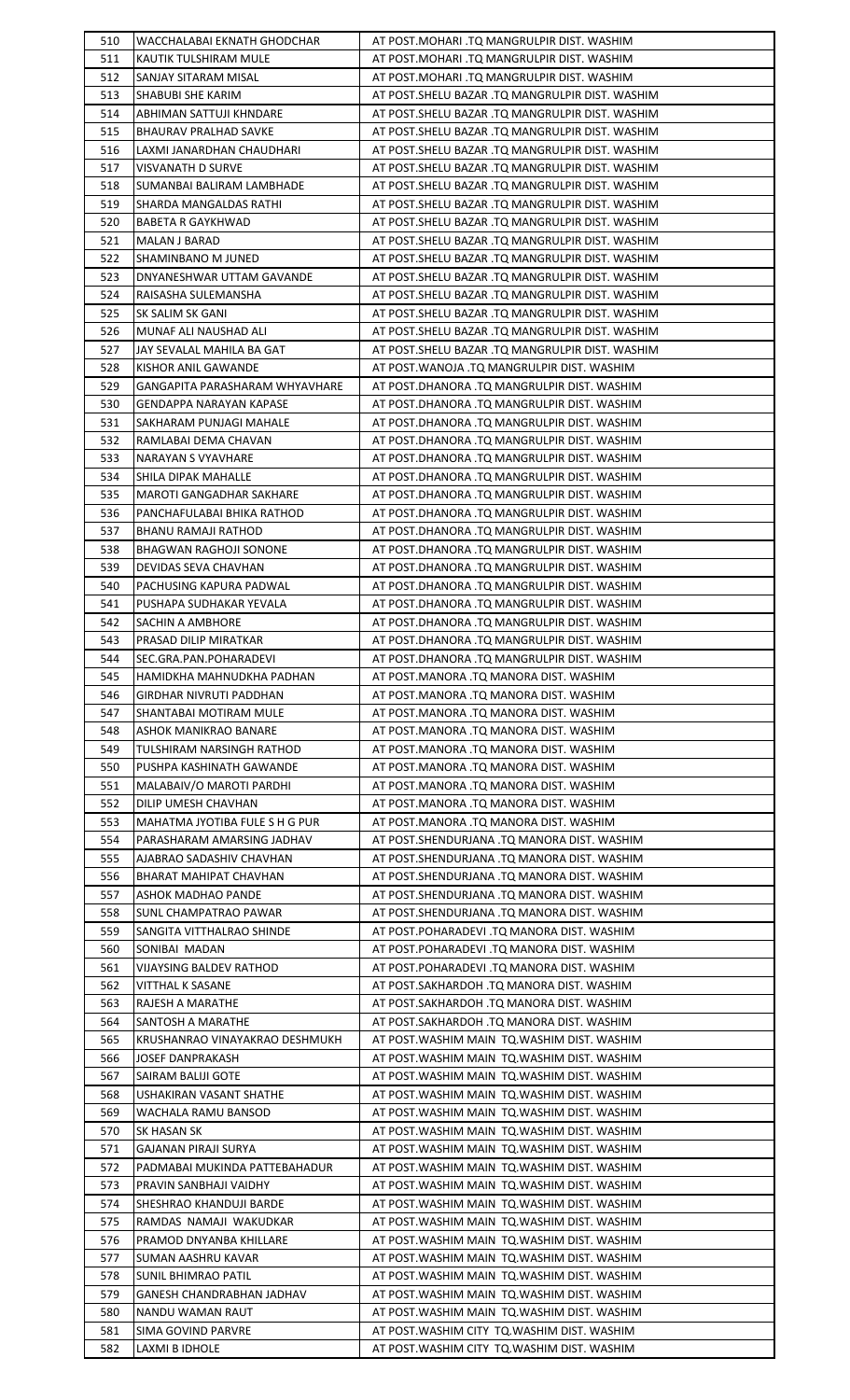| 583        | VIMAL VISHVANATH BHALERAO                     | AT POST. WASHIM CITY TO. WASHIM DIST. WASHIM                                                   |
|------------|-----------------------------------------------|------------------------------------------------------------------------------------------------|
| 584        | <b>MAHADEV N AMBHORE</b>                      | AT POST. WASHIM CITY TO. WASHIM DIST. WASHIM                                                   |
| 585        | VALISING TARASING JADHAV                      | AT POST. WASHIM CITY TQ. WASHIM DIST. WASHIM                                                   |
| 586        | SAMPAT A AMBHORE                              | AT POST. WASHIM CITY TO. WASHIM DIST. WASHIM                                                   |
| 587        | PRAKASH KASHINATH FULAMBARKAR                 | AT POST. WASHIM CITY TO. WASHIM DIST. WASHIM                                                   |
| 588        | KISAN GOVINDA KALAPAD                         | AT POST. WASHIM CITY TQ. WASHIM DIST. WASHIM                                                   |
| 589        | ASHA LAKSHMAN UNDAL                           | AT POST. WASHIM CITY TQ. WASHIM DIST. WASHIM                                                   |
| 590        | GAJANAN SHRIRAM KAMBALE                       | AT POST. WASHIM CITY TO. WASHIM DIST. WASHIM                                                   |
| 591        | <b>MADHAV RUPAJI PATODE</b>                   | AT POST. WASHIM CITY TO. WASHIM DIST. WASHIM                                                   |
| 592        | SHANKER GANPAT THOKEV                         | AT POST. WASHIM CITY TO. WASHIM DIST. WASHIM                                                   |
| 593        | H M SHRIRAM CHARANDAS BABA J C                | AT POST. WASHIM CITY TQ. WASHIM DIST. WASHIM                                                   |
| 594        | SE& HM GAJANAN M VI BA GOAN                   | AT POST. WASHIM CITY TQ. WASHIM DIST. WASHIM                                                   |
| 595        | DEVI JAGDAMBA S.H.G. KRUSHNA                  | AT POST. WASHIM CITY TQ. WASHIM DIST. WASHIM                                                   |
| 596        | SHIV SHETKARI KURSHI VIKAS BAC                | AT POST. WASHIM CITY TO. WASHIM DIST. WASHIM                                                   |
| 597        | TRIMURTI SWA. SAHA. MALE BAC.                 | AT POST. WASHIM CITY TQ. WASHIM DIST. WASHIM                                                   |
| 598        | RAJUSIG ZABU RATOD                            | AT POST.ANSING TQ.WASHIM DIST. WASHIM                                                          |
| 599        | PARVIN NARAYANDASH SARADA                     | AT POST.ANSING TQ.WASHIM DIST. WASHIM                                                          |
| 600        | KONDABAI S GABHANE                            | AT POST.ANSING TQ.WASHIM DIST. WASHIM                                                          |
| 601        | P H INGOLE                                    | AT POST.ANSING TQ.WASHIM DIST. WASHIM                                                          |
| 602        | KISAN Z LANDAGE                               | AT POST.ANSING TQ.WASHIM DIST. WASHIM                                                          |
| 603        | PANDARI B NAPTE                               | AT POST.ANSING TQ.WASHIM DIST. WASHIM                                                          |
| 604        | RAMDAS P MUSALE                               | AT POST.ANSING TQ.WASHIM DIST. WASHIM                                                          |
| 605        | SHAGIR KHAN DILAWAR KHAN PHATA                | AT POST.ANSING TQ.WASHIM DIST. WASHIM                                                          |
| 606        | BHIMRAO NARAYAN INGOLE                        | AT POST.ANSING TQ.WASHIM DIST. WASHIM                                                          |
| 607        | DEVKABAI MUKINDA DHOLE                        | AT POST.TONDGAON TQ.WASHIM DIST. WASHIM                                                        |
| 608        | VITHHAL MANIK KAKDE                           | AT POST.TONDGAON TQ.WASHIM DIST. WASHIM                                                        |
| 609        | PISABAI JAYAJI THAKARE                        | AT POST.PARDI TAKMOR TQ.WASHIM DIST. WASHIM                                                    |
| 610        | CHANDRAKANT BHUJANGA NAVGHARE                 | AT POST.MALEGAON TQ.MALEGAON DIST. WASHIM                                                      |
| 611        | VINOD VISHVNATH KAMBLE                        | AT POST.MALEGAON TQ.MALEGAON DIST. WASHIM                                                      |
| 612        | SANGITA HANMANTRAO MULE                       | AT POST.MALEGAON TQ.MALEGAON DIST. WASHIM                                                      |
| 613        | <b>BEBABAI VASANTRAO MUNTHE</b>               | AT POST.MALEGAON TQ.MALEGAON DIST. WASHIM                                                      |
| 614        | MAHADEV NARAYAN DEWDARE                       | AT POST.MALEGAON TQ.MALEGAON DIST. WASHIM                                                      |
| 615        | SUMAN WAMAN KAMBALE                           | AT POST.MALEGAON TQ.MALEGAON DIST. WASHIM                                                      |
| 616        | ASHA PARASRAM JOGDAND                         | AT POST.MALEGAON TQ.MALEGAON DIST. WASHIM                                                      |
| 617        | <b>GOPAL VASANTRAO ADHAV</b>                  | AT POST.MALEGAON TQ.MALEGAON DIST. WASHIM                                                      |
| 618        | SUDAMA LAXIMAN TARAK                          | AT POST.MALEGAON TQ.MALEGAON DIST. WASHIM                                                      |
| 619        | VAISHALI MADHUKAR PAKHALE                     | AT POST.MALEGAON TQ.MALEGAON DIST. WASHIM                                                      |
| 620        | SANDHYA SHARADRAO KAWADE                      | AT POST.MALEGAON TQ.MALEGAON DIST. WASHIM                                                      |
| 621        | SHOBHABAI KAILASH SARKATE                     | AT POST.MALEGAON TQ.MALEGAON DIST. WASHIM                                                      |
| 622        | PANNABAI SAVAI JADHAV                         | AT POST.KINHIRAJA TQ.MALEGAO DIST. WASHIM                                                      |
| 623        | SANJAY RUKARAM MASKE                          | AT POST.KINHIRAJA TQ.MALEGAO DIST. WASHIM                                                      |
| 624        | RANJANA GHANSHAYAM RAOKADE                    | AT POST.KINHIRAJA TQ.MALEGAO DIST. WASHIM                                                      |
| 625        | KALNABAI NAMDEO PARDHE                        | AT POST.KINHIRAJA TQ.MALEGAO DIST. WASHIM                                                      |
| 626        | PRALHAD SADASHIV AVACHAR                      | AT POST.SHIRPUR JAIN TQ.MALEGAO DIST. WASHIM                                                   |
| 627        | JAVED KHA DILLAR KHA                          | AT POST.SHIRPUR JAIN TQ.MALEGAO DIST. WASHIM                                                   |
| 628        | VILAS MAROTI AVACHAR                          | AT POST.SHIRPUR JAIN TQ.MALEGAO DIST. WASHIM                                                   |
| 629        | SHANTABAI UDHHAO SIRSATH                      | AT POST.SHIRPUR JAIN TQ.MALEGAO DIST. WASHIM                                                   |
| 630        | BEBIBAI VASANTRAO DESHMUKH                    | AT POST.MEDASHI TQ.MALEGAO DIST. WASHIM                                                        |
| 631        | GYANUJI SONAJI INGALE                         | AT POST.MEDASHI TQ.MALEGAO DIST. WASHIM                                                        |
| 632        | TULSHIRAM MAROTI KHANDARE                     | AT POST.MEDASHI TQ.MALEGAO DIST. WASHIM                                                        |
| 633        | RAGHUNATH RAMKRUSHANA DAKHORE                 | AT POST.MEDASHI TQ.MALEGAO DIST. WASHIM                                                        |
| 634        | ASHOK GULABRAV BANDE                          | AT POST.MEDASHI TQ.MALEGAO DIST. WASHIM                                                        |
| 635        | AJIM LALLU GAURE                              | AT POST.MEDASHI TQ.MALEGAO DIST. WASHIM                                                        |
| 636        | UTAMRAO SHAMRAO NAPTE                         | AT POST.MEDASHI TQ.MALEGAO DIST. WASHIM                                                        |
| 637        | ANIL AJAB CHAVAN                              | AT POST.MEDASHI TQ.MALEGAO DIST. WASHIM                                                        |
| 638        | CHANDRAKALA BABAN LATHAD                      | AT POST.MEDASHI TQ.MALEGAO DIST. WASHIM                                                        |
| 639        | BAYANABAI KISAN KARVATE                       | AT POST.MEDASHI TQ.MALEGAO DIST. WASHIM                                                        |
| 640        | SHEVANTABAI UKARDA THAKARE                    | AT POST.MEDASHI TQ.MALEGAO DIST. WASHIM                                                        |
| 641        | AMRAPALI VAN VIB SHG A SANGAVI                | AT POST.MEDASHI TQ.MALEGAO DIST. WASHIM                                                        |
| 642<br>643 | NARAYAN SADUJI GAWAI<br>VIMAL SURESH MAIGHANE | AT POST.PANGRI KUTE TQ.MALEGAO DIST. WASHIM                                                    |
| 644        | KANTA SHIVRAM TALE                            | AT POST.JAULKARAILWAY TQ.MALEGAO DIST. WASHIM                                                  |
| 645        | OMPRAKASH NARAYAN VYAS                        | AT POST.JAULKARAILWAY TQ.MALEGAO DIST. WASHIM<br>AT POST.JAULKARAILWAY TQ.MALEGAO DIST. WASHIM |
| 646        | GORAKSHAN DUD.UD.SAS.BIBKHED.                 | AT POST.RISOD MAIN TQ.RISOD DIST. WASHIM                                                       |
| 647        | VIDYA VISHNATH KATKMWAR                       | AT POST.RISOD MAIN TQ.RISOD DIST. WASHIM                                                       |
| 648        | PANDURANG SAKHARAM POPALGHAT                  | AT POST.RISOD MAIN TQ.RISOD DIST. WASHIM                                                       |
| 649        | RUPRAO MANIKRAO DESHMUKH                      | AT POST.RISOD MAIN TQ.RISOD DIST. WASHIM                                                       |
| 650        | KISAN SAHEBRAO DESHMUKH                       | AT POST.RISOD MAIN TQ.RISOD DIST. WASHIM                                                       |
| 651        | SHIVAJI VAMNRAO SANAP                         | AT POST.RISOD MAIN TQ.RISOD DIST. WASHIM                                                       |
| 652        | PARVATIBAI KEVALPURI GOSAVI                   | AT POST.RISOD MAIN TQ.RISOD DIST. WASHIM                                                       |
| 653        | SARSVATI YADHAV MAPARI                        | AT POST.RISOD MAIN TO.RISOD DIST. WASHIM                                                       |
| 654        | KISAN M JADHAV                                | AT POST.RISOD MAIN TQ.RISOD DIST. WASHIM                                                       |
| 655        | KADUJI BHIVSAN HUNBAD                         | AT POST.RISOD MAIN TQ.RISOD DIST. WASHIM                                                       |